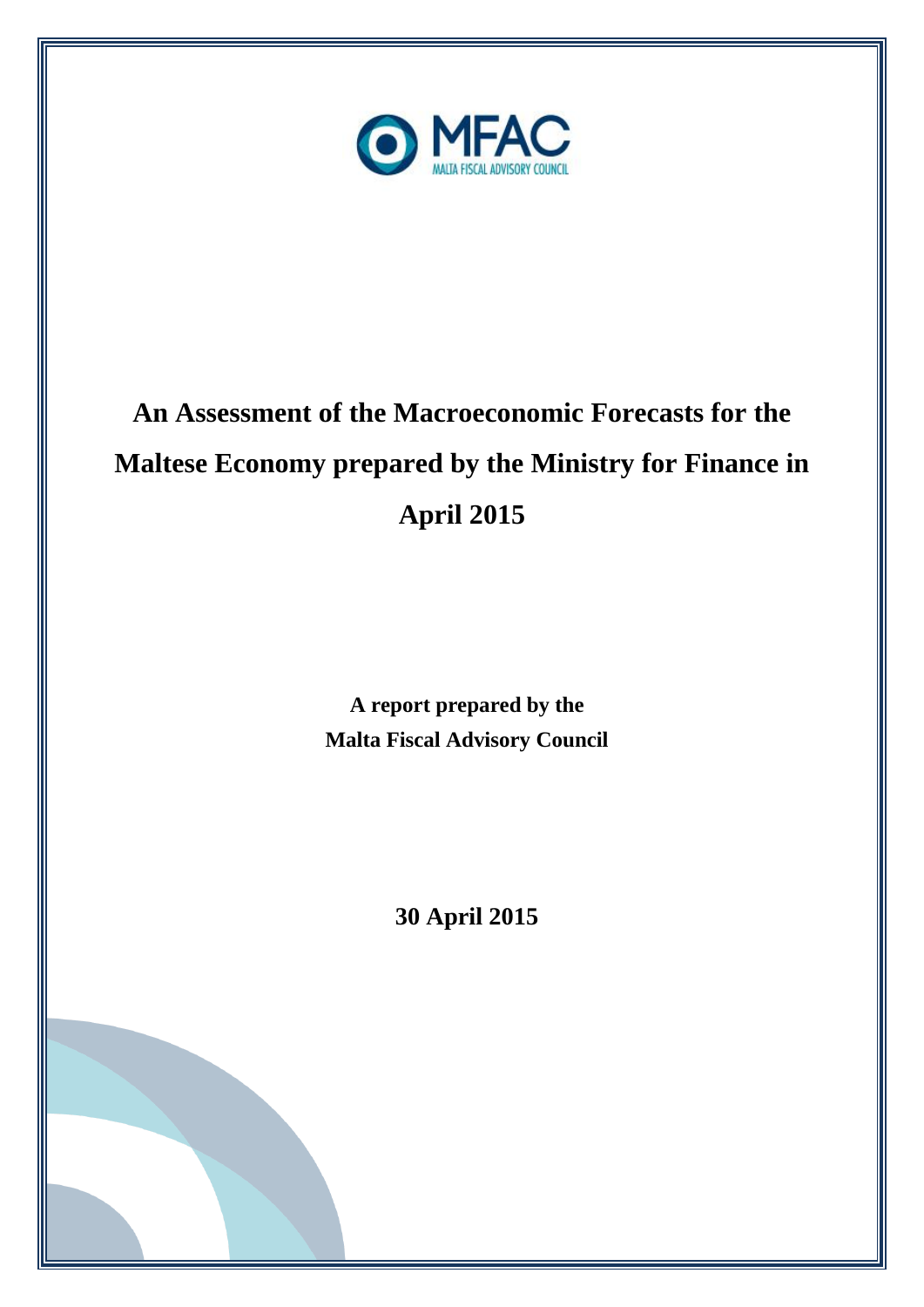

Pope Pius V Street<br>Valletta VLT 1040, Malta<br>T: +356 2247 9200 Fax: +356 2122 1620 info.mfac@gov.mt www.mfac.gov.mt

30 April 2015

The Hon Prof Edward Scicluna B.A. (Hons) Econ, M.A. (Toronto), Ph.D (Toronto), D.S.S (Oxon) MP Minister for Finance Maison Demandols South Street Valletta VLT 2000

Dear Minister

#### **LETTER OF TRANSMITTAL**

In terms of article 13 of the Fiscal Responsibility Act, 2014 (Cap 534), I have the honour to transmit a report by the Malta Fiscal Advisory Council (MFAC) on an assessment of the macroeconomic forecasts for the Maltese economy prepared by the Ministry for Finance in April 2015.

The MFAC positively notes the sound methodology and procedures applied by the Ministry for Finance in the preparation of the underlying forecasts. In particular, the MFAC took note of the detailed and well-structured processes adopted at the forecast preparation stage to ensure that a reliable set of assumptions are incorporated within the general modelling structure and that every effort is made to ensure that all available information to date is taken on board in the preparation of the forecasts.

It is the opinion of the MFAC that the headline GDP figures (both in nominal and real terms) as forecasted by the Ministry for Finance for the years between 2015 and 2018 may indeed be achievable. The projected growth rate for 2015 by the Ministry for Finance is in line with the forecasts presented by other institutions, particularly the Central Bank of Malta and the European Commission Winter Forecast, whereas the Ministry's 2016 growth forecast is slightly higher. Of significant importance for the attainment of these forecasts for 2015 and 2016 is the projected growth rate for final domestic demand, especially gross fixed capital formation which is expected by the Ministry for Finance to be underpinned by a number of both public and private investment projects. Indeed, the attainment of these growth estimates appears to be contingent on the effective absorption rate of the anticipated investment, which may be viewed as one of the main elements of risk which have to be acknowledged within the evaluation of the underlying forecast estimates.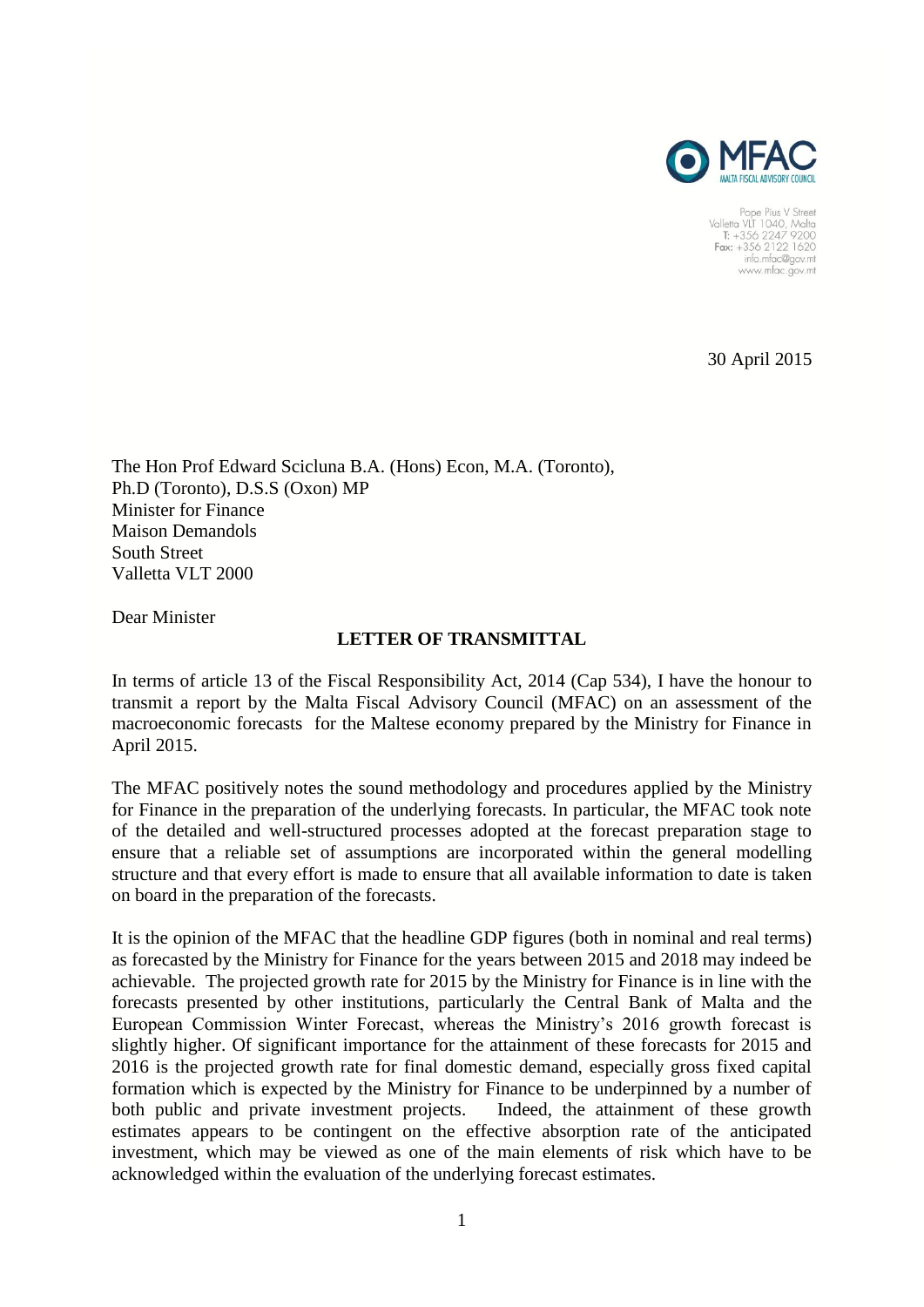

With regard to the treatment of inventory changes, the MFAC's opinion is that the practice employed by the Ministry for Finance, in assuming a zero contribution rate of stock-building to growth over the forecast horizon, is viewed as plausible given the high volatility exhibited by this variable over time. The MFAC, nonetheless, feels that further improvements in the treatment of this variable would be desirable and of benefit to the overall accuracy of the forecast exercise.

As regards the deflator forecasts, it is the MFAC's opinion that whilst one recognizes the difficulty in accurately forecasting deflators, more effort should be made to ensure a better quality and reliability of these estimates in the light of the considerable impact such deflators can have within the context of analyzing the performance of the economy in real terms.

Finally, the MFAC would also like to put on record the very positive feedback and full collaboration extended by all the Government entities involved in the meetings held by the MFAC during the course of its assessment exercise. Our special thanks go to the Economic Policy Department, the Budget Affairs Division and the National Statistics Office for their availability, frankness and disposition in providing the necessary information and clarifications. The MFAC is also indebted to the National Audit Office for its invaluable contribution to facilitate the MFAC's relationship with the main stakeholders in the endorsement process.

The MFAC, however, feels that there is a need for more streamlining and coordination between the different Government and non-Governmental entities which provide their input and contribution to the forecast exercise. In view that the output from this forecast is used as a base for the preparation of a number of other government official documents, the need to ensure that such forecasts are prepared with enough lead time to ensure a smoother running of the overall processes is, in the MFAC's opinion, essential. Yours sincerely

Leur Jelise

Rene Saliba Chairman

cc Mr Alfred Camilleri, Permanent Secretary, Ministry for Finance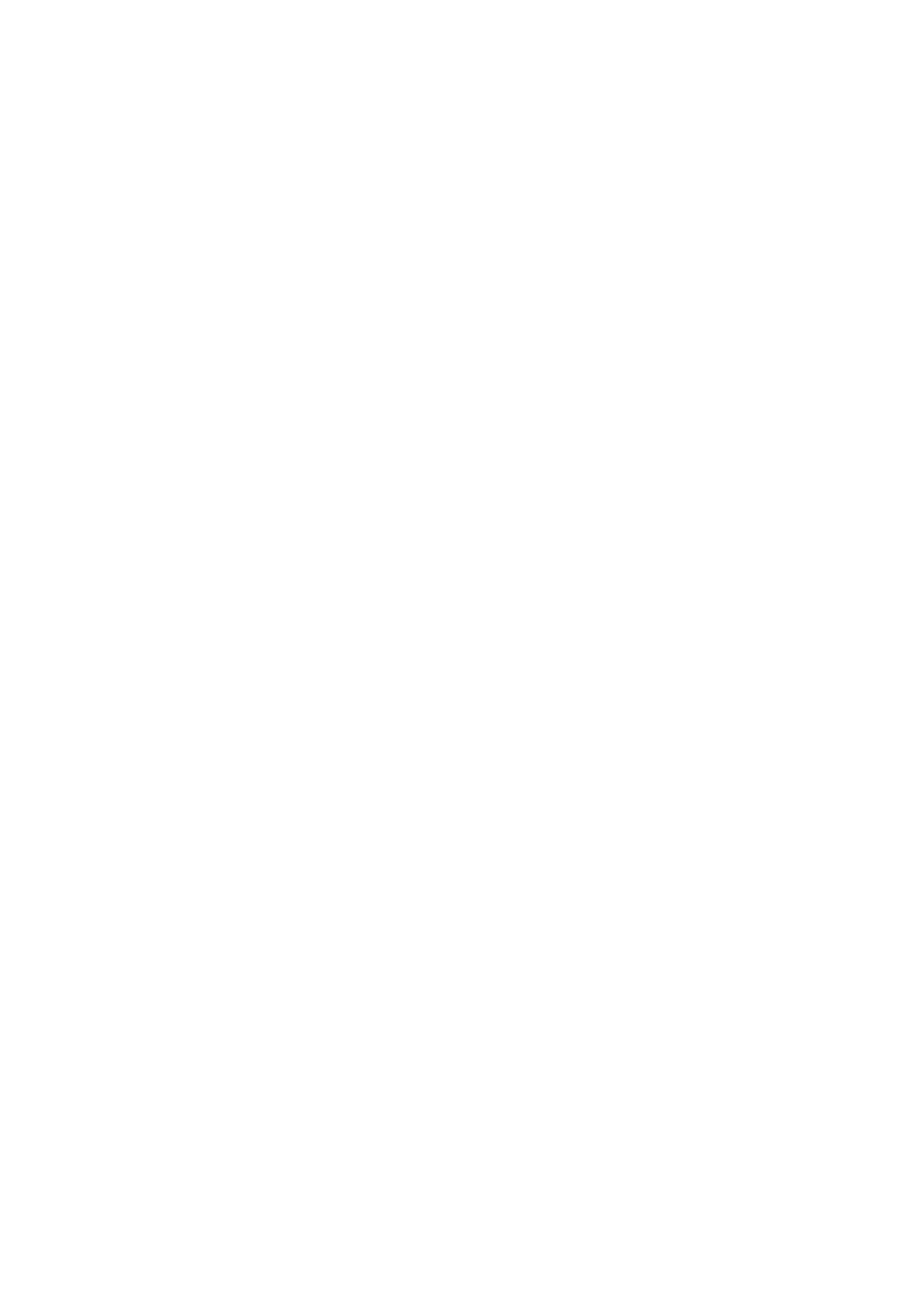# **Table of Contents**

| 1. Introduction.                                                                                                                                                                       | 3  |
|----------------------------------------------------------------------------------------------------------------------------------------------------------------------------------------|----|
| 2. The forecasting methodology.                                                                                                                                                        | 3  |
| 3. Assessment of the main assumptions underlying the<br>macroeconomic forecasts.                                                                                                       | 5  |
| 4. Description and evaluation of the macroeconomic forecasts<br>presented within the SP.                                                                                               | 7  |
| 5. Comparison of the MFIN's October 2014 forecast for<br>the year 2014 to the actualized data for 2014.                                                                                | 13 |
| 6. Comparison of MFIN April 2015 forecast with other institutions'<br>expectations for the Maltese economy.                                                                            | 14 |
| 6.1 A comparison of the macroeconomic projections in the<br>SP (April 2015) with those generated by the European<br><b>Commission in its Winter Forecast (February 2015).</b>          | 17 |
| 6.2 A comparison of the macroeconomic projections in the<br>SP (April 2015) with those generated by the Central Bank<br>of Malta in its Annual Report for 2014 (published April 2015). | 18 |
| 6.3 A comparison of the macroeconomic projections in the SP<br>(April 2015) with those generated by the MFIN in their<br>October 2014 forecast.                                        | 19 |
| 7. Conclusion.                                                                                                                                                                         | 20 |
| <b>List of Tables</b>                                                                                                                                                                  |    |
| <b>Table 1</b><br>Main macroeconomic forecast assumptions.                                                                                                                             | 5  |
| <b>Table 2</b><br>Macroeconomic projections 2015 - 2018.                                                                                                                               | 8  |
| Table 3<br>A Comparison of actualized 2014 macroeconomic variables<br>with the MFIN October 2014 forecast.                                                                             | 13 |

| Table 4 | Comparison of macroeconomic projections. |  |
|---------|------------------------------------------|--|
|         |                                          |  |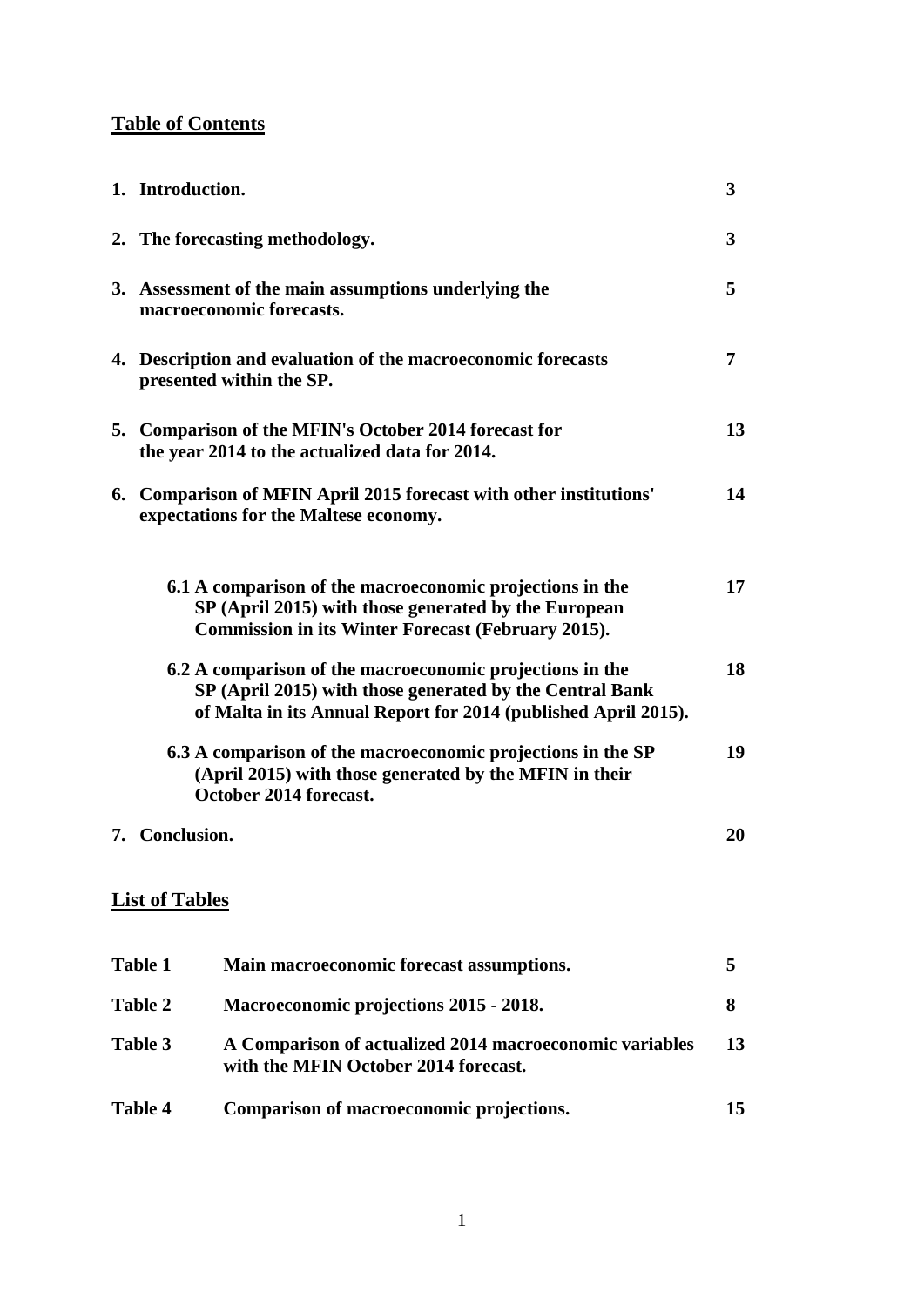## **List of Figures**

| <b>Figure 1</b> | Estimates of selected macroeconomic variables valued at<br>chain linked volumes by period (reference year 2010)<br>over the forecast horizon. |    |
|-----------------|-----------------------------------------------------------------------------------------------------------------------------------------------|----|
| <b>Figure 2</b> | Comparison of selected macroeconomic projections valued<br>at chain linked volumes by period (reference year 2010)<br>for 2015.               | 16 |
| <b>Figure 3</b> | Comparison of selected macroeconomic projections valued<br>at chain linked volumes by period (reference year 2010)<br>for 2016.               | 16 |

# **Abbreviations**

| <b>CBM</b>      | <b>Central Bank of Malta</b>                                             |
|-----------------|--------------------------------------------------------------------------|
| <b>COM</b>      | <b>European Commission</b>                                               |
| <b>COM WIN</b>  | <b>European Commission Winter Forecast 2015.</b>                         |
| <b>ECB</b>      | <b>European Central Bank</b>                                             |
| <b>EPD</b>      | <b>Economic Policy Department</b>                                        |
| <b>ESA</b>      | <b>European System of National and Regional Accounts</b>                 |
| EU              | <b>European Union</b>                                                    |
| <b>GDP</b>      | <b>Gross Domestic Product</b>                                            |
| <b>HICP</b>     | <b>Harmonized Index of Consumer Prices</b>                               |
| $\mathbf{H}$    | <b>Individual Investors Programme</b>                                    |
| <b>IMF</b>      | <b>International Monetary Fund</b>                                       |
| <b>LFS</b>      | <b>Labour Force Survey</b>                                               |
| <b>MFAC</b>     | <b>Malta Fiscal Advisory Council</b>                                     |
| <b>MFIN</b>     | <b>Ministry for Finance</b>                                              |
| <b>MFIN APR</b> | Forecast exercise undertaken by the Ministry for Finance in April 2015.  |
| <b>MFIN OCT</b> | Forecast exercise published by the Ministry for Finance in October 2014. |
| <b>NPISH</b>    | <b>Non-Profit Institutions Serving Households</b>                        |
| <b>NRP</b>      | <b>National Reform Programme</b>                                         |
| <b>NSO</b>      | <b>National Statistics Office</b>                                        |
| SP              | <b>Stability Programme</b>                                               |
| <b>STG</b>      | <b>British pound</b>                                                     |
| <b>ULC</b>      | <b>Unit Labour Cost</b>                                                  |
| <b>USD</b>      | <b>United States dollar</b>                                              |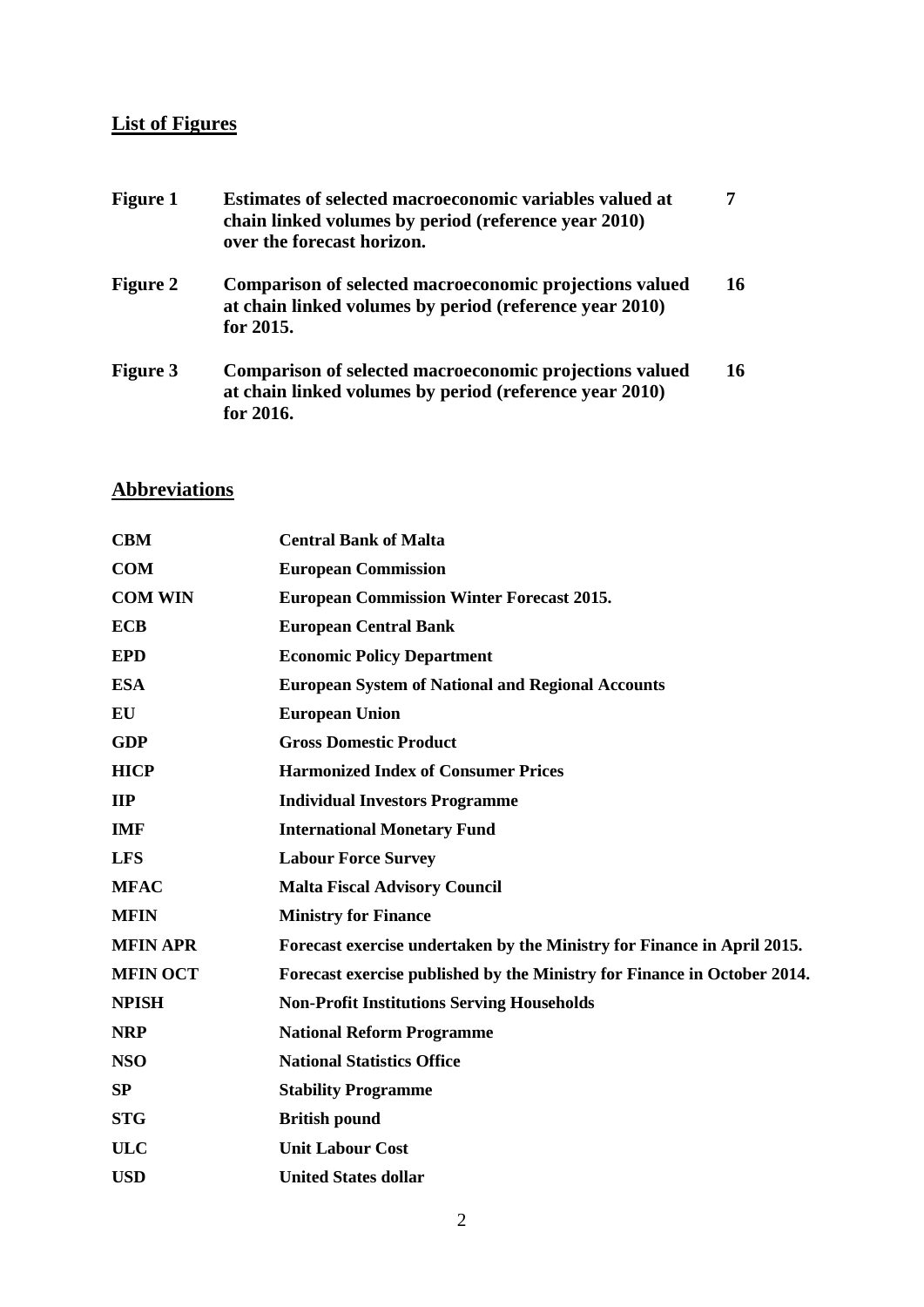#### **1. Introduction.**

The Fiscal Responsibility Act, 2014 (Cap. 534) stipulates that the Malta Fiscal Advisory Council (MFAC) shall monitor the Government's compliance with the fiscal rules as specified in the said Act and shall "endorse, as it considers appropriate, the macroeconomic and fiscal forecasts prepared by the Ministry for Finance and provide an assessment of the official forecasts". The MFAC was set up in January  $2015<sup>1</sup>$  and this report represents the first such assessment by the MFAC of the macroeconomic forecasts prepared by the Ministry for Finance (MFIN), in particular through the inputs of the Economic Policy Department (EPD) within the same ministry. Prior to the establishment of the MFAC, this exercise was carried out by the National Audit Office which was tasked by the Minister for Finance to perform such an assessment.

This report aims to provide an assessment of the overall plausibility of the macroeconomic forecast for the years 2015-2018 for the Maltese Economy and of the main assumptions which underpin the forecast estimates. The cut-off date for this forecast has been set to include data available to the EPD up to and including the  $18<sup>th</sup>$  of March 2015. The full and final set of macroeconomic forecasts have been presented to the MFAC for review on the  $14<sup>th</sup>$ of April 2015 and such forecasts form the basis of the Stability Programme (SP) being presented by the Government of Malta for the years 2015-2018.

This report is divided into a number of sub-sections including:

- i) An overview of the main forecasting methodology adopted in the preparation of the forecast by the EPD.
- ii) An assessment of the plausibility and application of the main underlying exogenous assumptions used within the forecast exercise.
- iii) A description of the main macroeconomic variables over the 2015-2018 period.
- iv) A comparison of the current forecasts to the most recent forecasts published by the Ministry for Finance in October 2014 within the 2015 Budget Document and to other forecasts presented by selected international and local entities.

This report has been prepared following a number of meetings which the MFAC had with the main Government institutions responsible for the preparation of the macroeconomic projections. A number of other sources of information and reports prepared on the current and expected developments within the Maltese economy have been consulted in preparation for this report. One notes the very positive feedback and full cooperation received from the various entities involved in the various meetings held by the MFAC staff.

## **2. The forecasting methodology.**

This forecast is based on the output from a Keynesian structure type macroeconometric model managed and maintained by the EPD which produces the yearly forecasts based on inputted quarterly data. The model used is based on a number of expenditure driven functions, including also a number of identity and behavioural equations. A number of variables are treated as completely exogenous and are based on the information available to the EPD as at the set cut-off date. The error-correction methodology, developed by Engle-

<sup>1</sup> <sup>1</sup> Refer to Malta Government Gazette Notice 33 dated  $16<sup>th</sup>$  January 2015.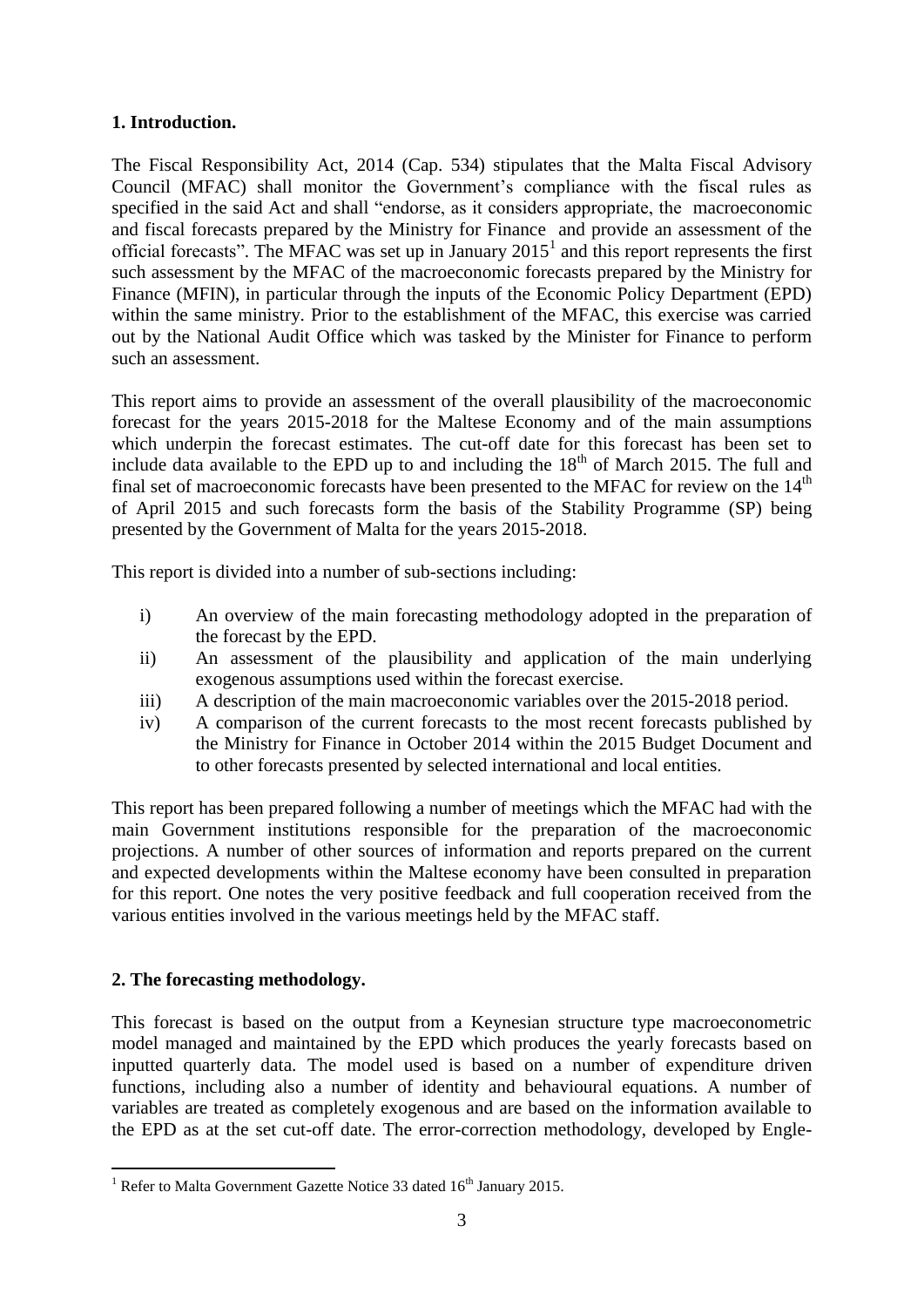Granger<sup>2</sup>, is mainly applied for the estimation of the equations within the model. The output of this forecast is used as a basis for the preparation of a number of policy documents prepared and published by the MFIN. The forecasts presented in this review reflect an updated position of the macroeconomic forecasts presented by the MFIN within the Government 2015 Budget Document published in October 2014. The macroeconomic forecasts presented in Chapter 2 of the SP is a prime output of this forecasting exercise. The National Reform Programme (NRP) presented by the Government to the European Commission (COM) on the 15th April 2015 is also based on the output of the forecast exercise.

In view of the recently published data by the National Statistics Office (NSO), all equations within the econometric model have been re-estimated and calibrated to reflect the most recent data trends for the Maltese economy. Furthermore, a number of specific sections within the model have been re-modelled. This is part of the regular updating process carried out by the EPD to ensure that the most recent developments within the Maltese economy are adequately captured by the modelling framework. The data within this forecasting round is based on the ESA 2010 methodology adopted by the NSO as from September 2014 in its preparation of National Accounts data. The results presented in the forecast also reflect the internal discussions carried out within EPD and the feedback and information gained following the various meetings held by staff from EPD with officials from the MFIN and other governmental as well as non-governmental organisations.

The forecasting exercise also involves the incorporation of ad-hoc information gained from a number of other institutions which also prepare macroeconomic forecasts for the Maltese economy. The econometric model provides the necessary systematic framework to help in the recording of all the judgemental information and knowledge gained from the interaction with the relevant entities. One positively notes that the use of expert judgement within the modelling exercise is well documented and done with an eye for detail by the economists working on the different sections of the model within EPD.

The forecasting structure is also based on a number of variables which are treated as completely exogenous to the overall system of equations within the macroeconometric model. The forecasts for such variables are taken as given and are based on estimates provided by a number of international reputable organisations. In particular, forecast estimates are sourced from the International Monetary Fund (IMF), Consensus Economics<sup>3</sup> and the European Central Bank (ECB). Malta's small and open economy is expected to be affected significantly by developments in the international economic situation. Of particular importance to the overall forecasts are thus the estimates for developments within the international economic scenario. In view of the expected volatility of the external sector and the possible impact which this is expected to have on the Maltese economy, the fact that forecasts of such international institutions are incorporated as a base for the Maltese forecasts is deemed as a good practice. The main macroeconomic assumptions underlying the current forecasts are presented and discussed in Section 3 of this report.

<u>.</u>

<sup>2</sup> Econometrica, Vol55, No 2. (March, 1987), 251-278.

<sup>&</sup>lt;sup>3</sup> Consensus Economics is a leading international economic survey organization which polls a vast number of forecasts to derive projections for a number of key macroeconomic variables.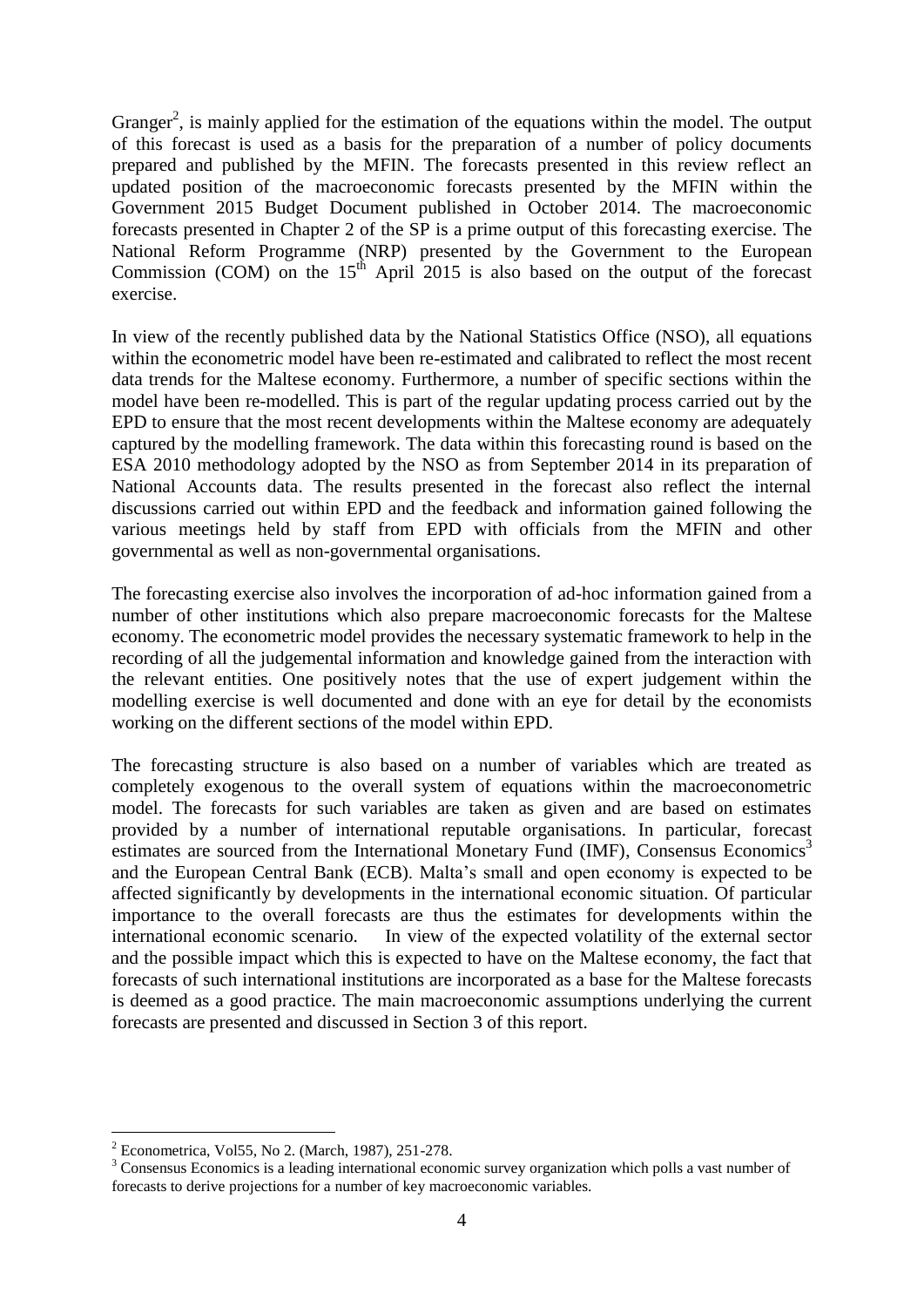It is evident from the documents and information provided to the MFAC that the methodology employed by the EPD for the forecasting exercise is based on sound econometric techniques and that every effort is made to ensure that all available information to date is taken on board in the preparation of the forecasts. One highlights the detailed and well-structured processes adopted by the EPD to achieve a reliable set of assumptions which are adopted within the general modelling structure.

#### **3. Assessment of the main assumptions underlying the macroeconomic forecasts.**

This section overviews a number of variables treated as exogenous within the macroeconometric modelling framework. The expected developments within such variables are of significant importance to the projected trajectory of the economy in view of the smallness and openness of the Maltese economy. The variables treated as exogenous are mostly considered by the EPD to be determined internationally and are thus not expected to be affected by factors which are specific to the Maltese economy. Table 1 below provides a list of these variables and the relative data sources. The choice of sources of data used by EPD, mainly the ECB and Consensus Economics, is considered to be sound.

| <b>Main Forecast Assumptions</b>                                 | <b>Data Source</b>                                                                        | 2014              | 2015             | 2016   | 2017   | 2018   |
|------------------------------------------------------------------|-------------------------------------------------------------------------------------------|-------------------|------------------|--------|--------|--------|
| <b>Short-term interest</b><br>rate <sup>4</sup> (annual average) | <b>ECB</b>                                                                                | 0.18 <sup>4</sup> | 0.05             | 0.05   | 0.05   | 0.05   |
| Long-term interest rate (annual<br>average)                      | <b>ECB</b>                                                                                | 1.7               | 1.6<br>1.6       |        | 1.6    | 1.6    |
| USD/ $\epsilon$ exchange rate (annual<br>average)                | $ECB +$<br>Consensus<br>Economics                                                         | 1.3043            | 1.1059<br>1.0906 |        | 1.0990 | 1.0990 |
| $STG/E$ exchange rate (annual<br>average)                        | $ECB +$<br>Consensus<br>Economics                                                         | 0.7965            | 0.7361           | 0.7285 | 0.7283 | 0.7283 |
| <b>Real GDP Growth of main</b><br>trading partners               | $Eurostat +$<br>Consensus<br>Economics                                                    | 1.2               | 1.8              | 2.0    | 2.0    | 2.0    |
| Oil prices (Brent, USD/barrel)                                   | <b>US</b> Energy<br>Information<br>Administrati<br>on $(EIA) +$<br>Consensus<br>Economics | 99.0              | 59.9             | 71.4   | 84.9   | 86.5   |

#### **Table 1: Main macroeconomic forecast assumptions.**

*Sources: Economic Policy Department, Ministry for Finance*

 4 *0.25% with effect from 13 November 2013; 0.15% with effect from 11 June 2014; 0.05% with effect from 10 September 2014.*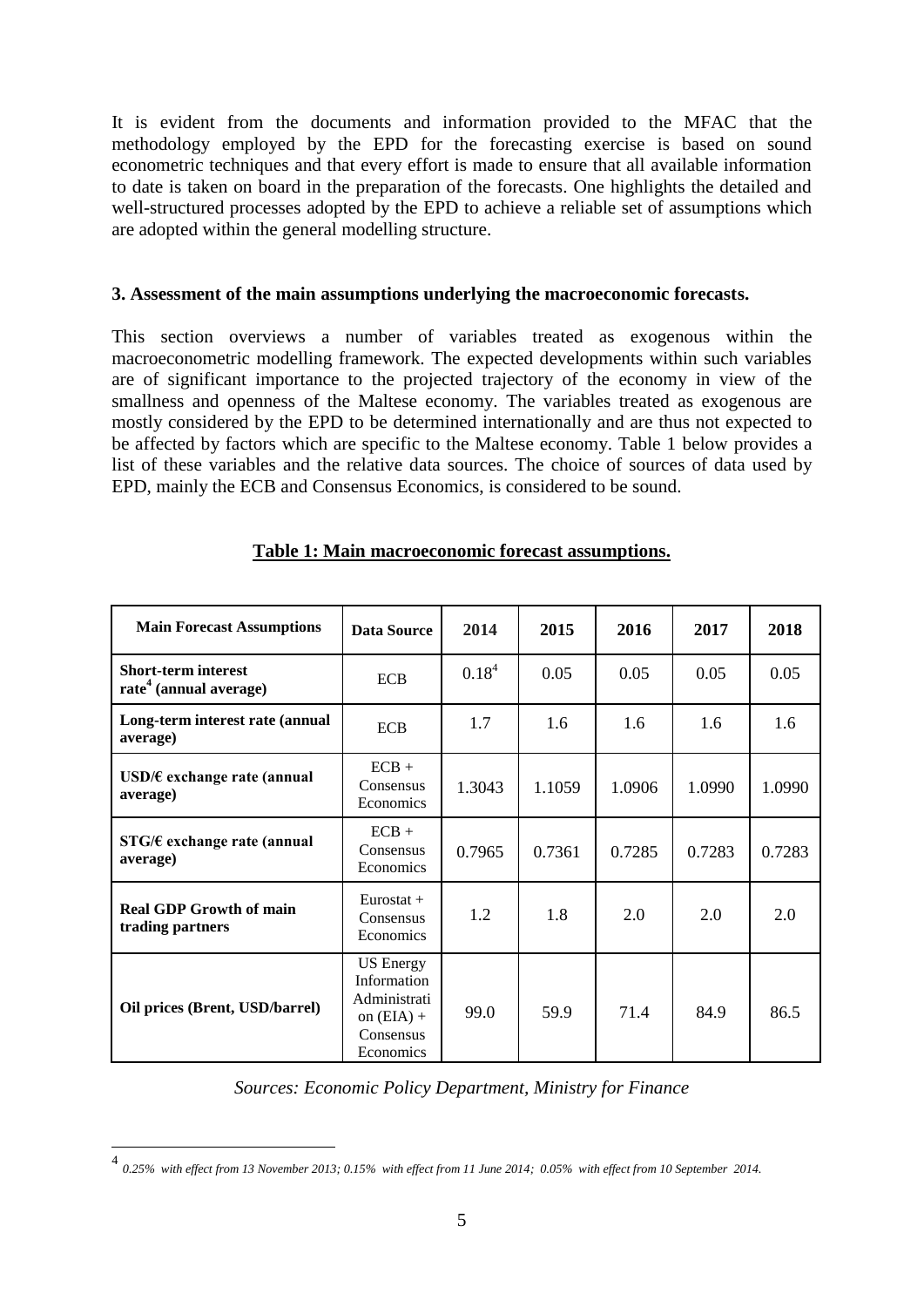The forecast assumptions for the main macroeconomic variables taken in this forecast round reflect the latest economic and geo-politically developments within the main economies treated as Malta's main trading partners. It is significant to note that in view of the most recent developments in the international economic climate, the projected scenario for the variables assumed by the macroeconometric model significantly differ from the projected views in the forecasts presented by MFIN in October 2014. The assumptions adopted in this forecast have a cut-off date of  $18<sup>th</sup>$  March 2015. It is the opinion of the MFAC that in view of the volatile international economic climate and the particular characteristics of the Maltese economy, the policy adopted by the EPD in incorporating within its forecasting assumptions the views of respected international agencies is one of prudence and is to be encouraged. This helps in setting out a reliable base on which to base the projections for the locally determined variables.

In view of the recent developments in 2015, both for the value of the euro exchange rate with respect to the US dollar and the British pound, the current EPD forecast assumes practically no change in the forecasted exchange rate from current 2015 levels. One notes that these rates significantly differ from the expected rates for this variable in the previous forecast round in October 2014. The forecasted developments in the world oil price also reflect the most recent available data. The projected prices for oil are expected to be significantly lower from the values expected back in October 2014, with prices being forecasted to increase gradually over the forecast horizon. One notes that although it is an accepted practice to technically assume a stable outlook for such variables in the outer forecast years there is a degree of risk and uncertainty associated with their realization, particularly with respect to exchange rates and interest rates.

A slightly higher rate of real GDP growth is also being assumed in the current forecasts for Malta's main trading partners. This is backed by the expected developments within each of the countries which have extensive trading linkages with Malta. An overall real rate of growth of around 2.0% is being assumed for the forecast horizon years, somewhat higher in comparison to the actual figure of 1.2% registered for 2014. Whilst latest GDP projections by the COM suggest that GDP is expected to grow in every country in the EU, growth rates are expected to significantly differ between countries. Most of the projected growth within a number of countries is expected to be primarily demand driven as most of these economies reap the benefits of the lower oil prices and monetary policy initiatives aimed to stimulate economies. This is expected to have an impact on the overall growth projections for Malta's GDP given the reliance of the local economy to developments within its main trading partners. The inventory component is assumed to have a zero overall contribution to the GDP growth rate over the forecast horizon. This assumption ensures that the significant fluctuations which are normally recorded within this variable, which also includes statistical discrepancies, have no impact on the projected development in GDP over the forecast years.

The forecasts presented for evaluation also incorporate a number of variables which, although of a domestic nature, are also assumed to be determined exogenously to the system. The forecast estimates for such values are mainly based on the best available information to date and represent a certain degree of judgement. In particular, given the openness and smallness of the local economy, the assumptions set for such variables ensure that an adequate level of stability is introduced within the modelling framework and that information available on government policies and/or other initiatives planned for the local economy are adequately captured within the forecast values.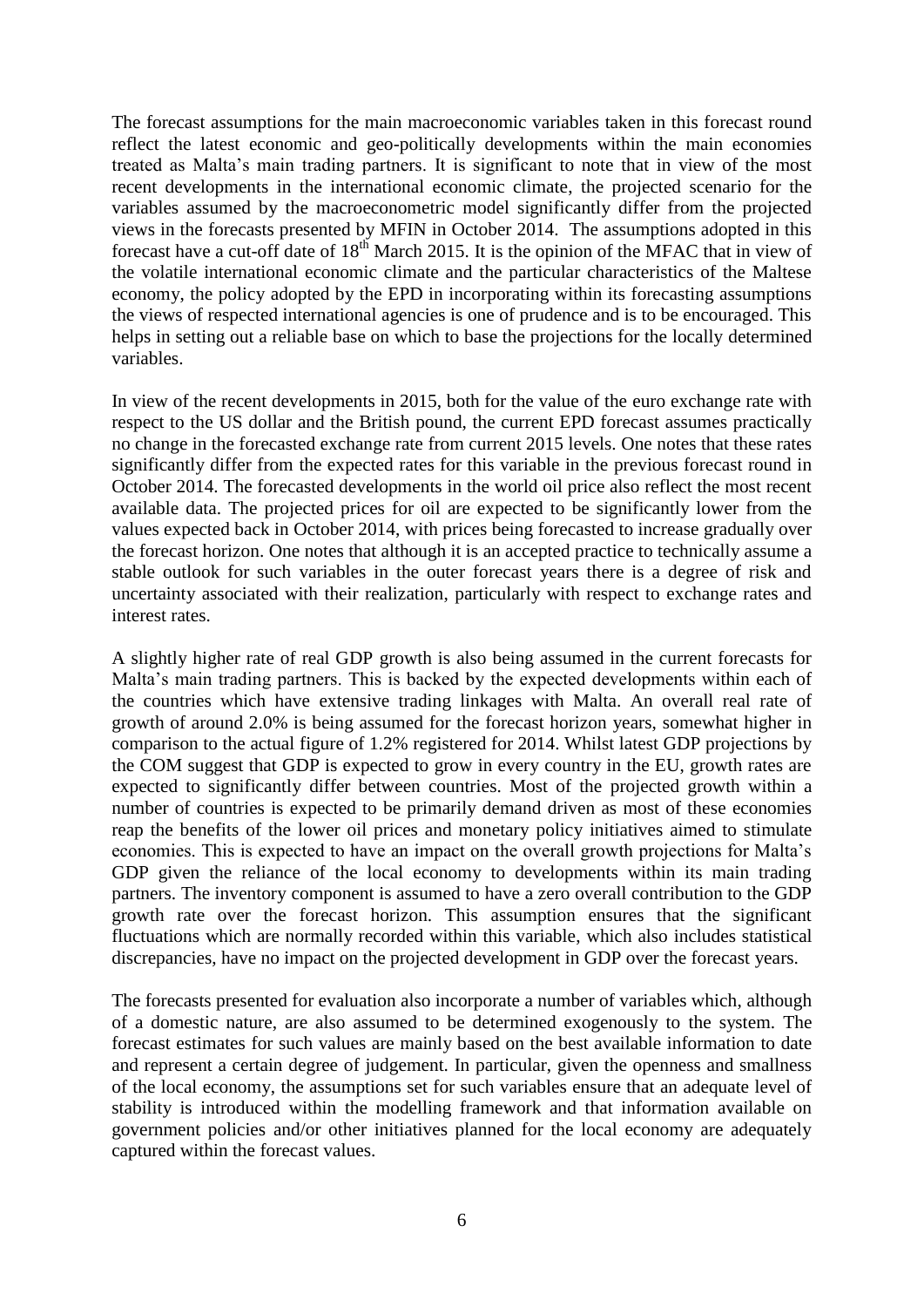#### **4. Description and evaluation of the macroeconomic forecasts presented within the SP.**

This section provides an overview and description of the main macroeconomic variables which were forecasted for the period 2015 to 2018 by the EPD. It aims to provide a comprehensive analysis of the estimates over the forecast horizon and to evaluate the risks associated to the realization of these forecast estimates. The forecasted macroeconomic projections together with the recorded 2014 figures for the variables under evaluation are presented in Table 2 overleaf. The actualized 2014 figures provided by the EPD for the main GDP aggregates are in line with the NSO release No.046/2015 published on the  $9<sup>th</sup>$  March 2015.

Nominal GDP growth is expected to slow down marginally in 2015, from 5.2% to 4.7%, before reverting to 5.2% in 2016. The positive outlook for nominal GDP growth is expected to be sustained over 2017 and 2018 with growth at  $5.2\%$  and  $5.4\%$  respectively. Real<sup>5</sup> GDP growth in 2015 is expected to expand and grow at relatively the same positive pace of 2014, implying an anticipated real GDP growth rate of 3.4%. As may be observed from Figure 1 below, real GDP growth is expected to remain positive but increase at a marginally declining rate over the remainder of the forecast horizon, at 3.1% in 2016 and at 2.8% in 2017 and 2018.



*Sources: Economic Policy Department, Ministry for Finance, National Statistics Office.*

<u>.</u>

<sup>&</sup>lt;sup>5</sup> The real GDP series has been derived on the basis of the methodology of chain linking by volumes utilizing 2010 as the year of reference. It should be further noted that chain-linking by volumes gives rise to components of GDP not adding up to the aggregate real GDP series. This non-additivity, similar to that in other countries' national accounts, is due to mathematical reasons and reflects the fact that chain-linked volumes are calculated by separately extrapolating both totals and their sub-components.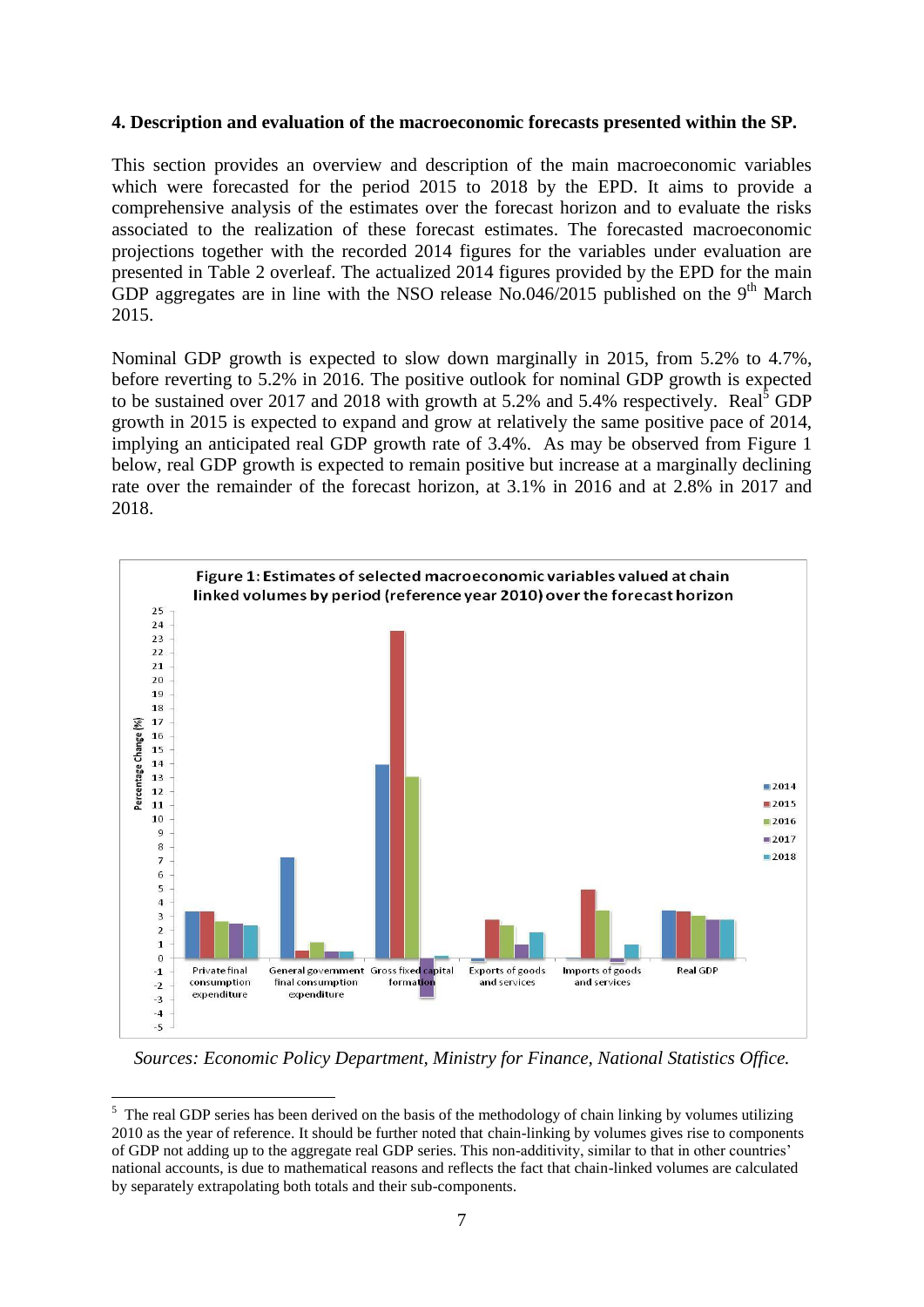## **Table 2: Macroeconomic projections 2015 - 2018<sup>6</sup> .**

|                                                               | 2014             | 2015             | 2016             | 2017   | 2018             |
|---------------------------------------------------------------|------------------|------------------|------------------|--------|------------------|
| At current prices                                             |                  |                  |                  |        |                  |
| Private final consumption expenditure                         | 3.4              | 4.3              | 4.2              | 4.6    | $4.\overline{5}$ |
| General government final consumption expenditure              | 8.8              | 3.8              | 4.3              | 3.3    | 3.6              |
| Gross fixed capital formation                                 | 13.7             | 25.9             | 15.3             | $-0.6$ | 2.5              |
| Exports of goods and services                                 | $-0.5$           | 5.4              | 4.7              | 3.0    | 3.9              |
| Imports of goods and services                                 | $-1.1$           | 8.2              | 5.7              | 1.5    | 2.9              |
| <b>Nominal GDP</b>                                            | 5.2              | 4.7              | 5.2              | 5.2    | 5.4              |
| At chain linked volumes by year (reference year 2010)         |                  |                  |                  |        |                  |
| Private final consumption expenditure                         | $\overline{3.4}$ | 3.4              | 2.7              | 2.5    | 2.4              |
| General government final consumption expenditure              | 7.3              | 0.6              | 1.2              | 0.5    | 0.5              |
| Gross fixed capital formation                                 | 14.0             | 23.6             | 13.1             | $-2.8$ | 0.2              |
| Exports of goods and services                                 | $-0.2$           | 2.8              | 2.4              | 1.0    | 1.9              |
| Imports of goods and services                                 | 0.1              | 5.0              | 3.5              | $-0.3$ | 1.0              |
| <b>Real GDP</b>                                               | 3.5              | 3.4              | 3.1              | 2.8    | 2.8              |
| Contributions to real growth (percentage points) <sup>7</sup> |                  |                  |                  |        |                  |
| Final domestic demand                                         | 5.7              | 6.3              | 4.6              | 0.9    | 1.5              |
| Inventories                                                   | $-0.5$           | 0.0              | 0.0              | 0.0    | 0.0              |
| Net exports                                                   | $-1.6$           | $-2.9$           | $-1.6$           | 2.0    | 1.3              |
| <b>Deflators</b>                                              |                  |                  |                  |        |                  |
| Private final consumption expenditure                         | 0.0              | 0.9              | 1.5              | 2.0    | 2.1              |
| General government final consumption expenditure              | 1.5              | 3.2              | 3.0              | 2.8    | 3.1              |
| Gross fixed capital formation                                 | $-0.3$           | 1.9              | 1.9              | 2.2    | 2.3              |
| Exports of goods and services                                 | $-0.3$           | 2.4              | 2.3              | 2.0    | 2.0              |
| Imports of goods and services                                 | $-1.2$           | 3.1              | 2.1              | 1.9    | 1.8              |
| <b>GDP</b> Deflator                                           | 1.7              | 1.3              | 2.1              | 2.4    | 2.6              |
| <b>Inflation rate</b>                                         |                  |                  |                  |        |                  |
| <b>HICP</b>                                                   | $\overline{0.8}$ | $\overline{1.0}$ | $\overline{1.8}$ | 2.4    | 2.4              |
| Labour market                                                 |                  |                  |                  |        |                  |
| Employment growth <sup>8</sup>                                | 3.1              | 2.0              | 1.8              | 1.7    | 1.8              |
| <b>Unemployment Rate</b>                                      | 5.9              | 5.8              | 5.7              | 5.8    | 5.8              |
| Compensation per Employee <sup>9</sup>                        | 1.9              | 3.1              | 3.7              | 3.5    | 3.5              |
| Labour productivity <sup>9</sup>                              | $-0.1$           | 1.8              | 1.5              | 1.3    | 1.2              |
| Unit Labour Cost <sup>9</sup>                                 | 1.9              | 1.2              | 2.2              | 2.1    | 2.2              |
| Real Unit Labour Cost <sup>9</sup>                            | 0.4              | $-0.1$           | 0.1              | $-0.2$ | $-0.4$           |
| Potential output and Output gap                               |                  |                  |                  |        |                  |
| <b>Potential Output</b>                                       | 2.8              | 3.4              | 3.6              | 3.1    | 2.9              |
| Output Gap (% of potential output)                            | 0.5              | 0.5              | 0.0              | $-0.3$ | $-0.4$           |
| <b>External balance</b>                                       |                  |                  |                  |        |                  |
| External Goods & Services                                     | 6.0              | 2.3              | 0.8              | 2.9    | 4.3              |
| Balance (% of GDP)                                            |                  |                  |                  |        |                  |

*Sources: Economic Policy Department, Ministry for Finance, National Statistics Office.*

6 Forecast estimates represent growth rates unless stated otherwise.

<sup>7</sup> Chain-linking by volumes gives rise to the contributions of GDP not adding up to the aggregate real GDP series.

<sup>&</sup>lt;sup>8</sup> The estimate for the percentage change in Employment growth in the SP (April 2015) is based upon the Eurostat Labour Force Survey (LFS) definition of total employment based on the resident population concept.

<sup>&</sup>lt;sup>9</sup> The estimate for the percentage change in Compensation per Employee, Labour Productivity, Unit Labour Cost and Real Unit Labour cost are based upon the National Accounts definition of total employment. It should therefore be noted that the figures for Compensation per Employee, Labour Productivity and Unit Labour Cost presented within Table 2 are not strictly comparable to those of past forecast exercises.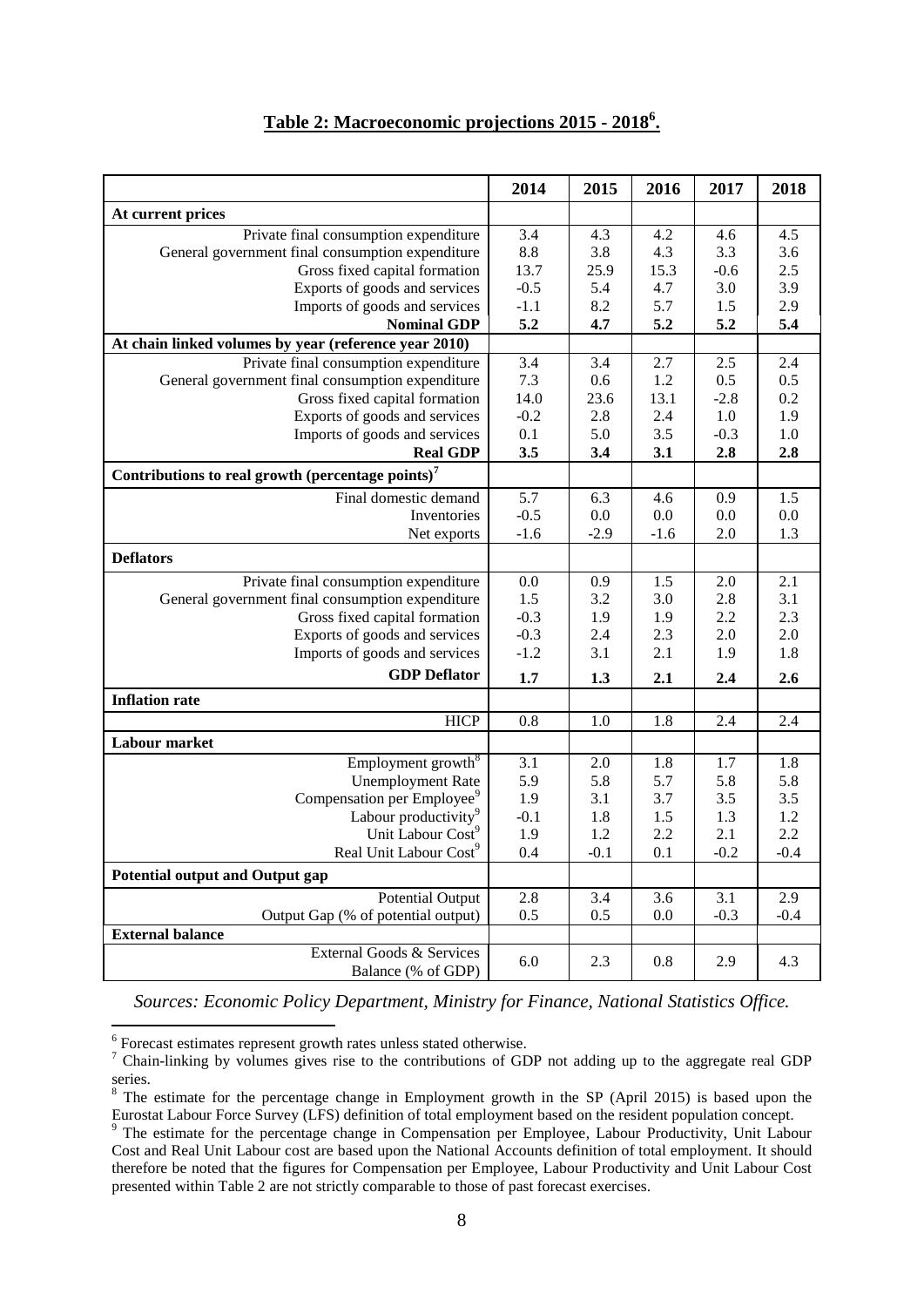The EPD therefore expects the positive economic performance exhibited in 2014 to be sustained throughout the forecast horizon. The positive outlook for 2015 and 2016 in terms of real GDP growth is expected to be spurred on solely by the components of final domestic demand, primarily by gross fixed capital formation and private consumption expenditure. It should also be noted that the positive outlook for real GDP is intrinsically dependent on the anticipated path of the GDP deflator which is expected to accelerate throughout the entire forecast horizon. Of particular relevance here are the expected developments in both the import and export deflators.

In nominal terms, private final consumption expenditure<sup>10</sup> is expected to accelerate from the actualized 3.4% in 2014 to 4.3% in 2015 and to retain the same pace over 2016 prior to increasing by 4.6% and 4.5% in 2017 and 2018 respectively. The main factors which over the entire forecast horizon support this expansionary path are the expected developments within the labour market, specifically the anticipated sustained growth in both total employment and compensation per employee coupled with a stable and low unemployment rate. projected 4.3% growth in private final consumption expenditure for 2015 is to be further sustained by an anticipated increase in personal disposable income resulting from anticipated lower energy prices and a number of specific fiscal measures implemented by the Government within the Budget for 2015 aimed at further stimulating the economy. Real private final consumption expenditure in 2015 is anticipated to retain its momentum and grow at 3.4% prior to decelerating to 2.7% in 2016 and maintain similar rates of growth over the rest of the forecast horizon. Underpinning these estimates are the anticipated higher levels of disposable income and higher compensation per employee as well as the expectation of a deflator for private final consumption expenditure which is forecasted to accelerate throughout the entire forecast horizon, in line with developments in the HICP.

In 2015, growth within general government final consumption expenditure in nominal terms is expected to decelerate from the 8.8% actualized in 2014 to 3.8%. It is expected to marginally increase in 2016 to 4.3% and thereafter grow at 3.3% and 3.6% over the remainder of the forecast horizon. The more subdued growth of 2015, compared to 2014, is also underpinned by the expectation of a higher level of revenue generated from the International Investment Programme (IIP), which following national accounting conventions, would implicitly reduce the estimate of government final consumption expenditure given that this revenue is itemized as a component of market output. It should be also noted that the forecasted path of general government final consumption expenditure reflects the latest information in line with the government's fiscal consolidation plan within the SP. In real terms, the growth of government final consumption expenditure is expected to significantly decline in 2015 and expand by solely 0.6% compared to the actualized 7.3% for 2014. Government final consumption expenditure is forecasted to accelerate marginally by 1.2% in 2016 and thereafter grow by 0.5% annually over 2017 and 2018. The lower real growth rates expected over the forecast horizon are dependent on the level of commitment the government will be able to demonstrate with respect to the attainment of its medium term objectives. The more subdued growth over 2015 of 0.6% in real terms is partially also contingent on the actualization of a general government final consumption expenditure deflator which is estimated to increase by 3.2% over 2015 driven principally by a higher wage bill within the public sector.

<sup>1</sup>  $10$  It should be noted that within this report the figures presented for private final consumption expenditure also include Non-Profit Institutions Serving Households (NPISH).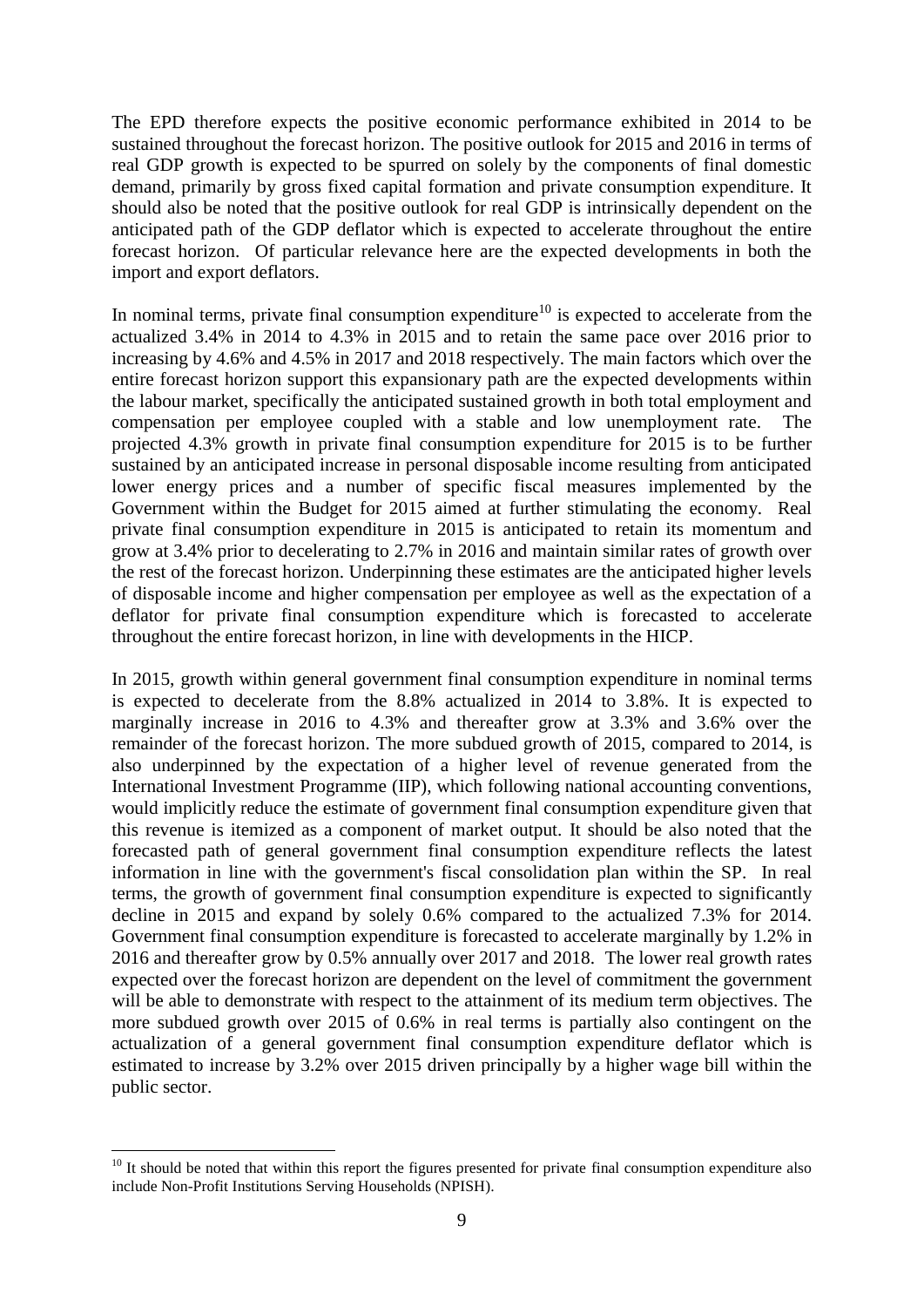Following the actualized growth of 13.7% in 2014, gross fixed capital formation in nominal terms is expected to accelerate and grow by 25.9% in 2015 and to expand by a further 15.3% over 2016 thereby retaining its role, at least in the short term, as a main driver of economic growth within the economy. Following what are anticipated to be three consecutive years of considerable expansionary growth, it is thereafter expected to decline by 0.6% in 2017 and to increase marginally by 2.5% over 2018. As may be seen in Figure 1 gross fixed capital formation in real terms is also projected to increase over 2015, from 14.0% in 2014 to 23.6% and to grow by a further 13.1% in 2016 prior to declining in 2017 by 2.8% and remaining stable over 2018. Such developments in growth rates illustrate the highly volatile nature of this final expenditure component. The significant growth expected over 2015 and 2016 is based on the expected materialization of a number of one-off public and private investments projects. The significant level of investments within the energy sector, which was primarily responsible for the growth experienced over 2014 are expected to be sustained over both 2015 and 2016. These investments relate to the construction of a new gas power plant and the conversion of another power plant to the use of natural gas as primary source of energy production. Furthermore a number of private investment projects are also expected to materialize over the forecast horizon within various sectors of the economy. These projected investment streams were incorporated by the EPD in their forecast exercise following information gained through a number of meetings with the relevant entities. It is the MFAC's opinion that the attainment of the underlying 2015 and 2016 growth estimates are contingent on the effective absorption rate of the anticipated investment. This may be viewed as one of the main elements of risk which have to be acknowledged within the evaluation of the underlying forecast estimates.

Following the contraction of both imports and exports of goods and services in nominal terms in 2014, the external sector is however expected to register positive growth rates throughout the rest of the entire forecast horizon. Exports and imports of goods and services in both real and nominal terms are expected to expand over 2015 and even in 2016. The anticipated robust increase in imports throughout 2015 and 2016 is expected to be spurred on primarily by the significant expected growth in gross fixed capital formation, combined with expanding private household consumption expenditure. Imports of goods and services are expected to grow at 8.2% (5.0% in real terms) over 2015 and by 5.7% (3.5% in real terms) over 2016. These developments are thus contingent on the actualization of a number of specific public and private investment projects, which contain a high relative import content and are expected to take place over 2015 and 2016.

Over 2015, exports of goods and services are anticipated to pick up from the contraction, in both nominal and real terms, experienced over 2014 and are estimated to grow at 5.4% in nominal terms (2.8% in real terms). This growth in exports is anticipated to be driven primarily from the economic benefits originating from the assumed depreciation of the euro and from the assumed positive outlook in terms of GDP growth for Malta's main trading partners. The depreciation of the euro is expected to play an important role with respect to export performance for a number of manufacturing and service industries as well as to help boost the tourism sector. Other factors which support the anticipated positive outlook for the tourism sector are the increases which are expected to take place with respect to both airline and cruise ship seat capacity to Malta and the investments which are anticipated to occur within the hotel sector. Of significant importance to the developments within the external sector are thus the expectations for growth within Malta's main trading partners and the underlying risks associated with the changing geo-political scenario, which could hinder the positive developments expected within the tourism sector.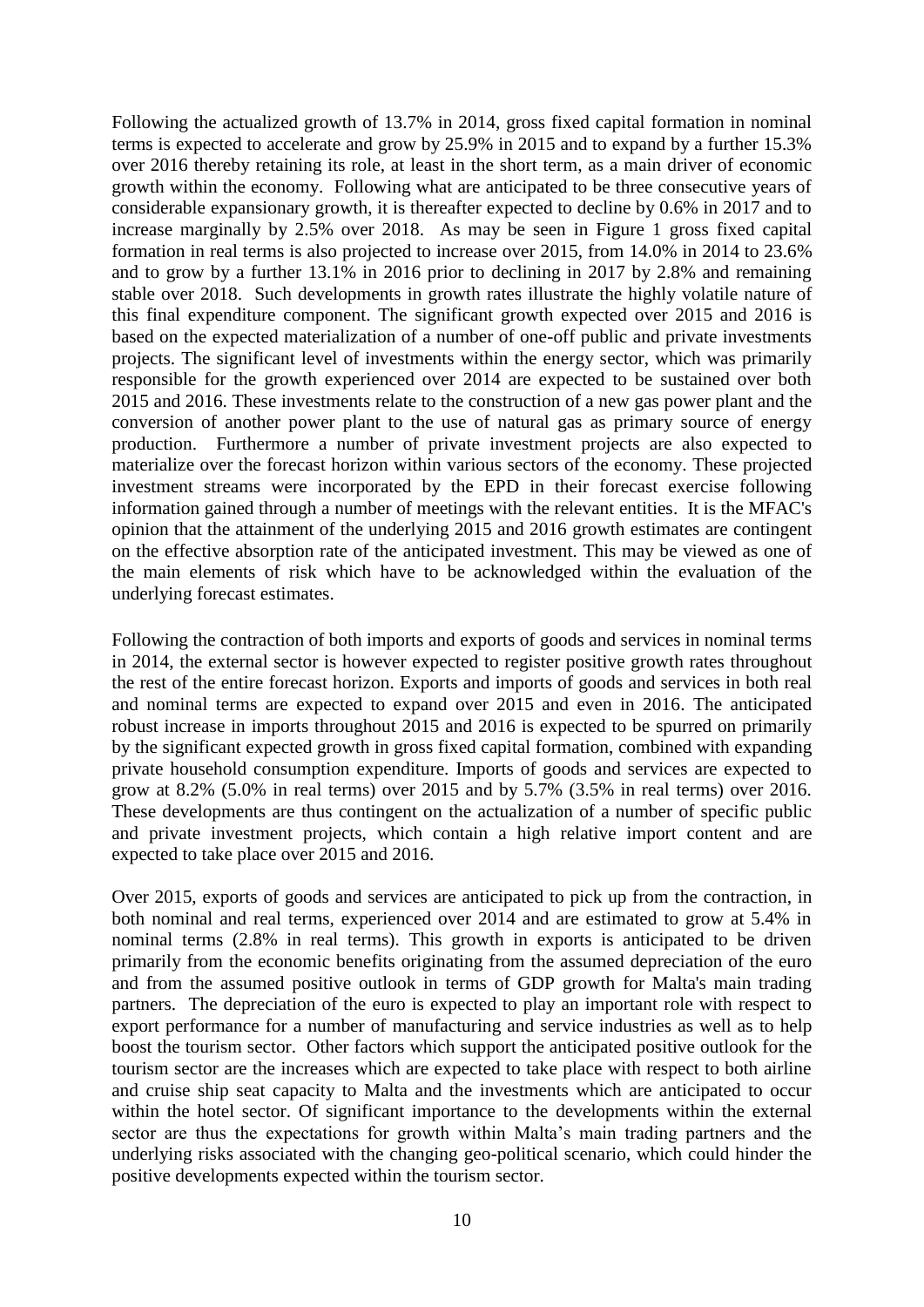Although, over 2015 and 2016, exports of goods and services in real terms are expected to expand, imports of goods and services, spurred on by a sizeable expansion in gross fixed capital formation and by higher private final consumption expenditure, are expected to grow at a faster pace. As a result of this discrepancy the contribution of the net exports component to the overall growth in GDP is expected to be negative over both 2015 and 2016.

Over the remainder of the forecast horizon exports are expected to grow at a slower pace (in both real and nominal terms), based on the anticipation that a number of non-traditional industries, which have expanded significantly over the recent years, converge towards a period of consolidation. Similarly over 2017 imports of goods and services in nominal terms are expected to grow at a more subdued pace (effectively contracting in real terms over 2017), as the gross fixed capital formation component experiences a contraction. Over 2018, it is expected to expand by 2.9% (1.0% in real terms) as gross fixed capital formation returns to a positive growth rate. This turnaround in terms of the position of the external sector results in the growth of imports being more subdued than the growth in exports which over 2017 and 2018 would, contrary to 2015 and 2016, generate a positive contribution of net exports to real GDP growth.

In 2014 the actualized growth of 3.5% for GDP in real terms was principally driven by the contribution of final domestic demand with net exports generating a negative contribution to growth. This pattern is expected to be sustained over both 2015 and 2016. The contribution to growth of final domestic demand is projected to increase marginally in 2015, from the 5.7 percentage points realized in 2014 to 6.3 percentage points and to subsequently decline to 4.6 percentage points over 2016. Underpinning the role that final domestic demand is expected to occupy within the context of the overall contribution to growth is the increase in gross fixed capital formation which is based on the expectation of substantial increases in both private and public investment projects. The actualization of these anticipated investment projects will therefore be key to the attainment of the anticipated real GDP growth forecasts over both 2015 and 2016. Over the remainder of the forecast horizon the contribution to real GDP growth attributable to final domestic demand is expected to still be positive, but to be significantly lower due to the projected developments in gross fixed capital formation. Nonetheless, one notes that over the forecast horizon private final consumption expenditure is still expected to maintain a positive contribution to real GDP growth.

In 2015 and 2016, net exports are projected to yield a negative contribution to growth of 2.9 percentage points and 1.6 percentage points, respectively. These negative contributions stem from the expectation of faster growth in imports of goods and services compared to the growth in exports of goods and services. Partially supporting this anticipated negative contribution of net exports over 2015 and 2016 is the increase in imports brought about as a result of the increase in investment projects which carry a relatively high import content. Over 2017 and 2018 the contribution to real GDP growth of the external sector is expected to turn positive as the growth in gross fixed capital formation declines, significantly effecting the growth in imports due to the assumed import content links underpinning investment developments. It should be noted that within its forecast exercise the EPD assumes that changes in inventories do not contribute materially to GDP growth, implying a zero contribution to GDP growth rates across the entire forecast horizon.

The main indicator for inflation and price stability within the economy, the Harmonized Index of Consumer Prices (HICP) is expected to remain subdued but nonetheless marginally increase from the 0.8% rate actualized in 2014 to 1.0% in 2015 and to accelerate further in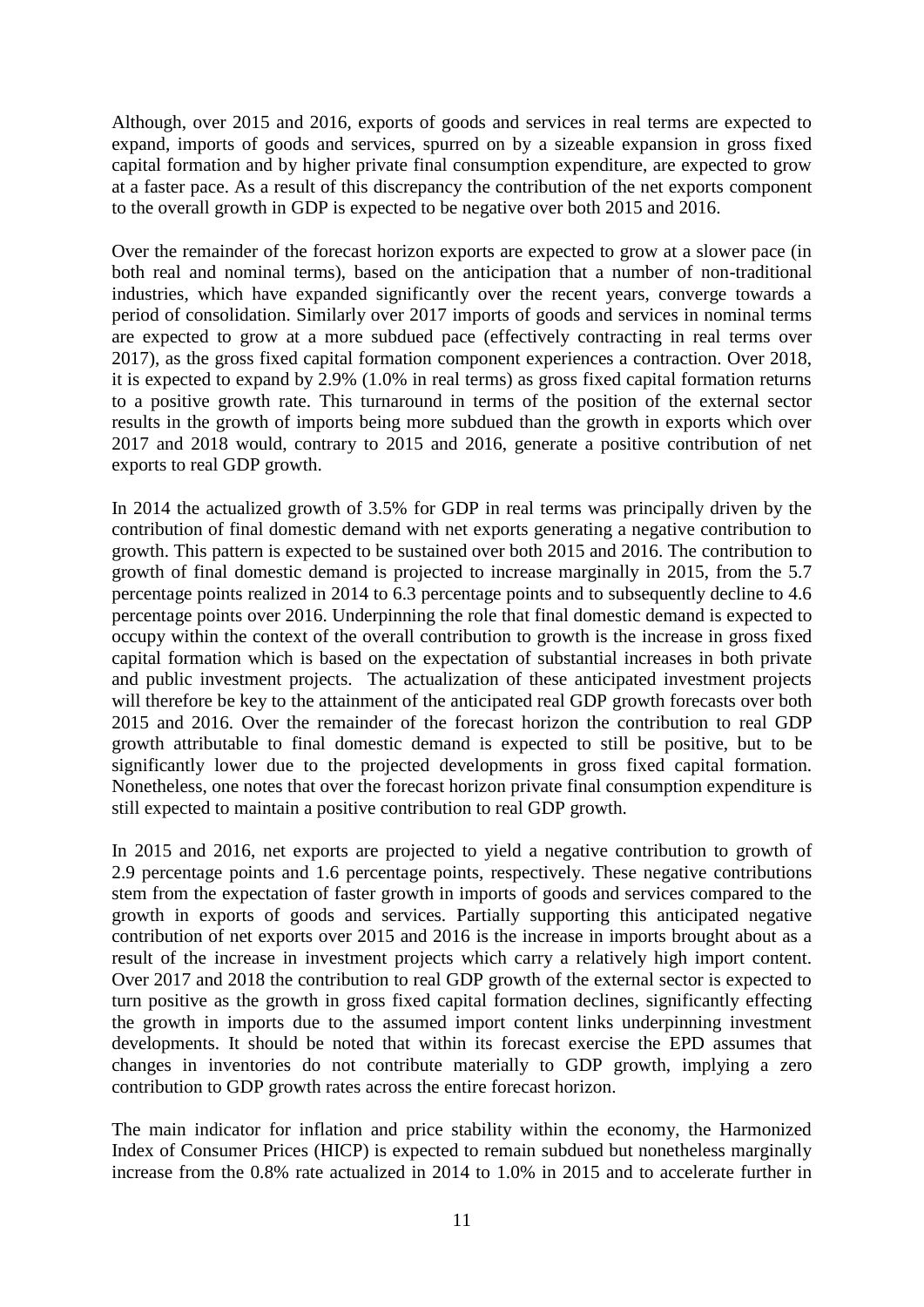2016 by 1.8% prior to stabilizing at 2.4% over the remainder of the forecast horizon. The expectation that inflationary pressures are expected to remain subdued over 2015 is based on the anticipation of very minimal changes in the average price level of the food and services components and the actualization of the spillover effects from lower utility tariffs within the commercial sector which are expected to mitigate inflationary pressures. The acceleration of inflationary pressures over the remainder of the forecast horizon is supported by the assumed increase in energy prices and further increases in the average price level of the food and services components.

The positive developments within the labour market over 2014 are expected to remain over the entire forecast horizon. The positive rate of employment growth of 3.1% attained in 2014 is expected to grow by a further 2.0% over 2015. Employment growth is anticipated to retain this positive momentum and grow at approximately 1.8% per annum throughout from 2016 to 2018. The unemployment rate is expected to remain stable around the rate recorded for 2014 throughout the entire forecast horizon. The positive outlook for both the rate of employment growth and the unemployment rate which is anticipated over 2015 and 2016 is to be spurred on both by anticipated improvements in the economic environment as well as by the expected positive impact originating from a host of active labour market policies undertaken by the Government in relation to targeted segments of the labour market. In particular one notes policies aimed towards increasing the female participation rate as well as policies aimed at increasing employment flexibility in terms of labour hours.

As may be observed from Table 2, changes in unit labour costs are expected to be more subdued over 2015 compared to 2014 and grow by a rate of 1.2% notwithstanding the expected increase in compensation per employee throughout 2015 of 3.1%. Underpinning the anticipated slower rate of growth of unit labour costs are the expected developments with respect to labour productivity, which after the decline of 0.1% in 2014, is expected to expand and grow by 1.8% over 2015. Unit labour costs are expected to increase by around 2.0% over the forecast years driven by developments in compensation per employee and overall lower labour productivity growth rates. This implies that over the remaining years the anticipated increases in productivity are expected to lag behind average wage growth. The EPD expects the growth in unit labour costs to be effected by increases in the price of output as measured by the GDP deflator, in fact, real unit labour costs are projected to fall by an average of approximately 0.2% over the forecast horizon.

The projected developments in potential output and subsequently the output gap for the 2015- 2018 periods are also included within Table 2. One positively notes that the estimates provided by the EPD are based on a methodology commonly agreed upon with the COM. The production function approach is adopted in this forecast round and data generated by MFIN are applied on the approved COM methodology. Over the forecast years, MFIN is projecting an overall gradual increase in potential output, averaging around the 3.3% level, driven by the expected improvements in investments and the labour market. The expected developments in actual GDP growth and the estimated potential output explain the trajectory for the output gap over the years 2015-2018. There is a positive output gap projected for 2015, a closing gap for 2016 and an output gap turning slightly negative over 2017 and 2018.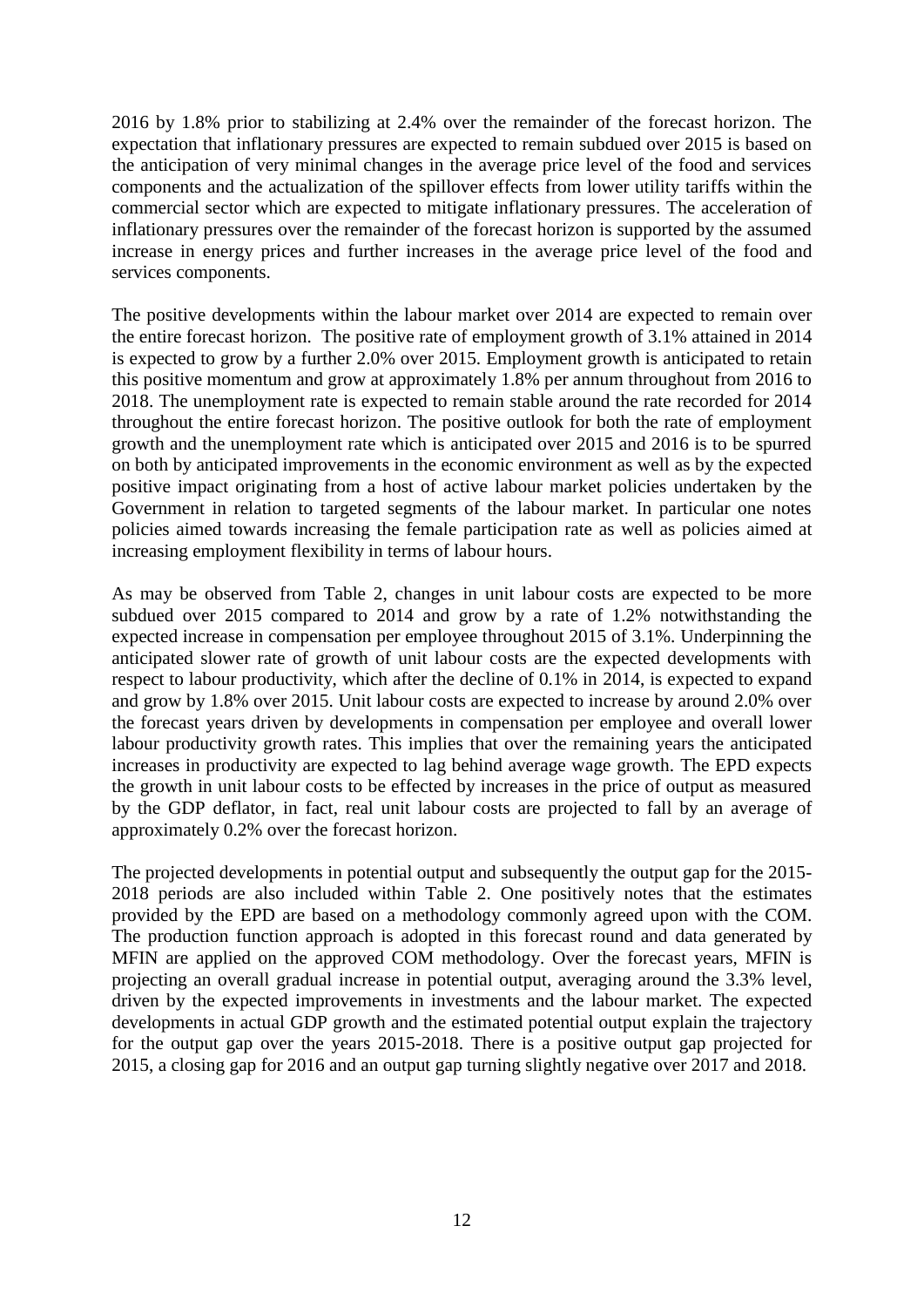#### **5. Comparison of the MFIN's October 2014 forecast for the year 2014 to the actualized data for 2014.**

This section provides an evaluation of the forecasts presented by the Ministry for Finance for the year 2014 within their October 2014 forecast exercise against the actualized figures for the same year which are presented within the SP document. Data for this comparison is presented in Table 3 overleaf. Official data published on the  $9<sup>th</sup>$  of March 2015 by the NSO (release no.046/2016) shows that the real GDP growth of 3.0% for 2014 estimated in October 2014 by the MFIN was effectively a cautious estimate given the actualized registered growth rate of 3.5%.

Although there are no significant divergences with respect to the overall impact of the contribution to real GDP growth generated by each of the three components it should be noted that there exist a number of discrepancies in terms of their overall magnitude. Compared to the actualized figures, final domestic demand was estimated to contribute marginally less and net exports to yield a marginally larger negative contribution to real GDP growth.

#### **Table 3: A comparison of the actualized 2014 macroeconomic variables with the MFIN October 2014 forecast<sup>11</sup> .**

|                                                                | 2014          |                           |  |  |  |
|----------------------------------------------------------------|---------------|---------------------------|--|--|--|
| At current prices                                              | <b>Actual</b> | <b>MFIN</b><br><b>OCT</b> |  |  |  |
| Private final consumption expenditure                          | 3.4           | 2.7                       |  |  |  |
| General government final consumption expenditure               | 8.8           | 7.7                       |  |  |  |
| Gross fixed capital formation                                  | 13.7          | 14.4                      |  |  |  |
| Exports of goods and services                                  | $-0.5$        | 0.1                       |  |  |  |
| Imports of goods and services                                  | $-1.1$        | 0.3                       |  |  |  |
| <b>Nominal GDP</b>                                             | 5.2           | 5.1                       |  |  |  |
| At chain linked volumes by year (reference year 2010)          |               |                           |  |  |  |
| Private final consumption expenditure                          | 3.4           | 2.1                       |  |  |  |
| General government final consumption expenditure               | 7.3           | 6.0                       |  |  |  |
| Gross fixed capital formation                                  | 14.0          | 14.3                      |  |  |  |
| Exports of goods and services                                  | $-0.2$        | 0.7                       |  |  |  |
| Imports of goods and services                                  | 0.1           | 1.9                       |  |  |  |
| <b>Real GDP</b>                                                | 3.5           | 3.0                       |  |  |  |
| Contributions to real growth (percentage points) <sup>12</sup> |               |                           |  |  |  |
| Final domestic demand                                          | 5.7           | 5.0                       |  |  |  |
| Inventories                                                    | $-0.5$        | 0.0                       |  |  |  |
| Net exports                                                    | $-1.6$        | $-2.0$                    |  |  |  |
|                                                                |               |                           |  |  |  |
| <b>Inflation rate</b>                                          |               |                           |  |  |  |
| <b>HICP</b>                                                    | 0.8           | 0.7                       |  |  |  |
| <b>Labour market</b>                                           |               |                           |  |  |  |
| Employment growth                                              | 3.1           | 2.1                       |  |  |  |
| <b>Unemployment Rate</b>                                       | 5.9           | 6.0                       |  |  |  |
|                                                                |               |                           |  |  |  |

*Sources: Economic Policy Department, Ministry for Finance, National Statistics Office*

<u>.</u>

 $11$  Forecast estimates represent growth rates unless stated otherwise.

<sup>&</sup>lt;sup>12</sup> Chain-linking by volumes gives rise to the contributions of GDP not adding up to the aggregate real GDP series.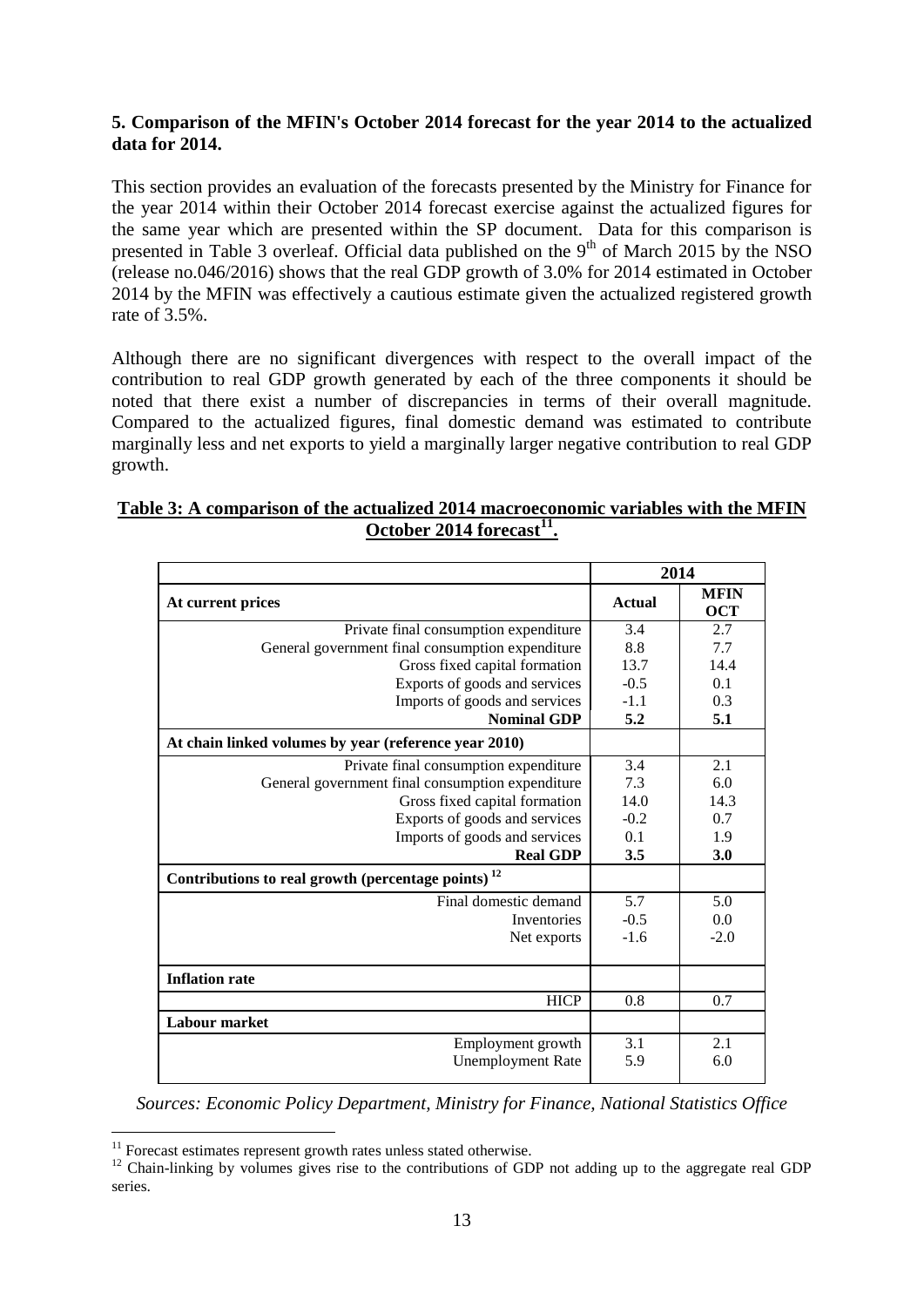Examining the individual components of final domestic demand it may be noted that this discrepancy may be attributable to a more than expected increase in both government final consumption expenditure and private final consumption in 2014 compared to the forecasted pick up. In terms of net exports it should be noted that although the contribution to growth of net exports was negative there are a number of significant discrepancies which emerge. Although both imports and exports of goods and services where expected to expand, in real terms, their performance was considerably weaker than expected. Exports of goods and services recorded a contraction of 0.2% rather than the expected expansion of 0.7% and imports of goods and services grew at the more subdued rate of growth of 0.1% compared to the expected 1.9% increase. One also observes the marginal negative contribution of 0.5 percentage points of changes in inventories to real GDP growth recorded for 2014. The practice employed by the EPD, in assuming a zero contribution rate to growth over the forecast horizon, is viewed as plausible given the high volatility exhibited by the variable over time. It is nonetheless important to note that further improvements in the treatment of this variable would be desirable and of benefit to the overall accuracy of the forecast exercise. The forecasted 2014 estimates for the unemployment rate and the HICP inflation rate are approximately in line with the actualized data. One notes a variation in the projection for employment growth of 2.1% compared to the actualized 3.1%, representing the notable progress registered within the labour market.

#### **6. Comparison of MFIN April 2015 forecast with other institutions' expectations for the Maltese economy.**

This section of the report provides a comparison of the forecasted macroeconomic variables as projected by the MFIN in the April 2015 forecast exercise to other forecast estimates prepared by other institutions, namely the COM and the Central Bank of Malta (CBM). Apart from the possible differences relating to methodologies and modeling assumptions utilized within the forecasting exercises undertaken by the different institutions, another significant cause of possible discrepancies relates to the extent of information available at the time the forecast was undertaken by the different institutions. It is important to highlight that the forecast exercise undertaken by the COM in its Winter forecast only made use of GDP statistics for 2014 available up to and including the third quarter of that year<sup>13</sup>. It is thus important to use caution when comparing the different forecasts as these might not be strictly and directly comparable. Furthermore, given that both the CBM and the COM Winter forecasts only present projections which extend up to 2016, this section shall thus compare and contrast the macroeconomic projections for only 2015 and 2016. This section also includes an evaluation of the forecasts prepared by the EPD in April 2015 for year 2015 evaluated against the forecast estimates generated by the EPD for the same year in October 2014. This serves to assess the implications of the main forecast revisions that were undertaken within this forecasting round. These projected macroeconomic estimates are summarized for ease of reference within Table 4 overleaf. Figures 2 and 3 also provide a graphical comparison of the differences in the estimated individual components of real GDP which are provided by the various institutions for 2015 and 2016 respectively.

1

<sup>&</sup>lt;sup>13</sup> The National Statistics Office publication on Gross Domestic Product 2014 (news release 046/2015) was published on the 9<sup>th</sup> March 2015.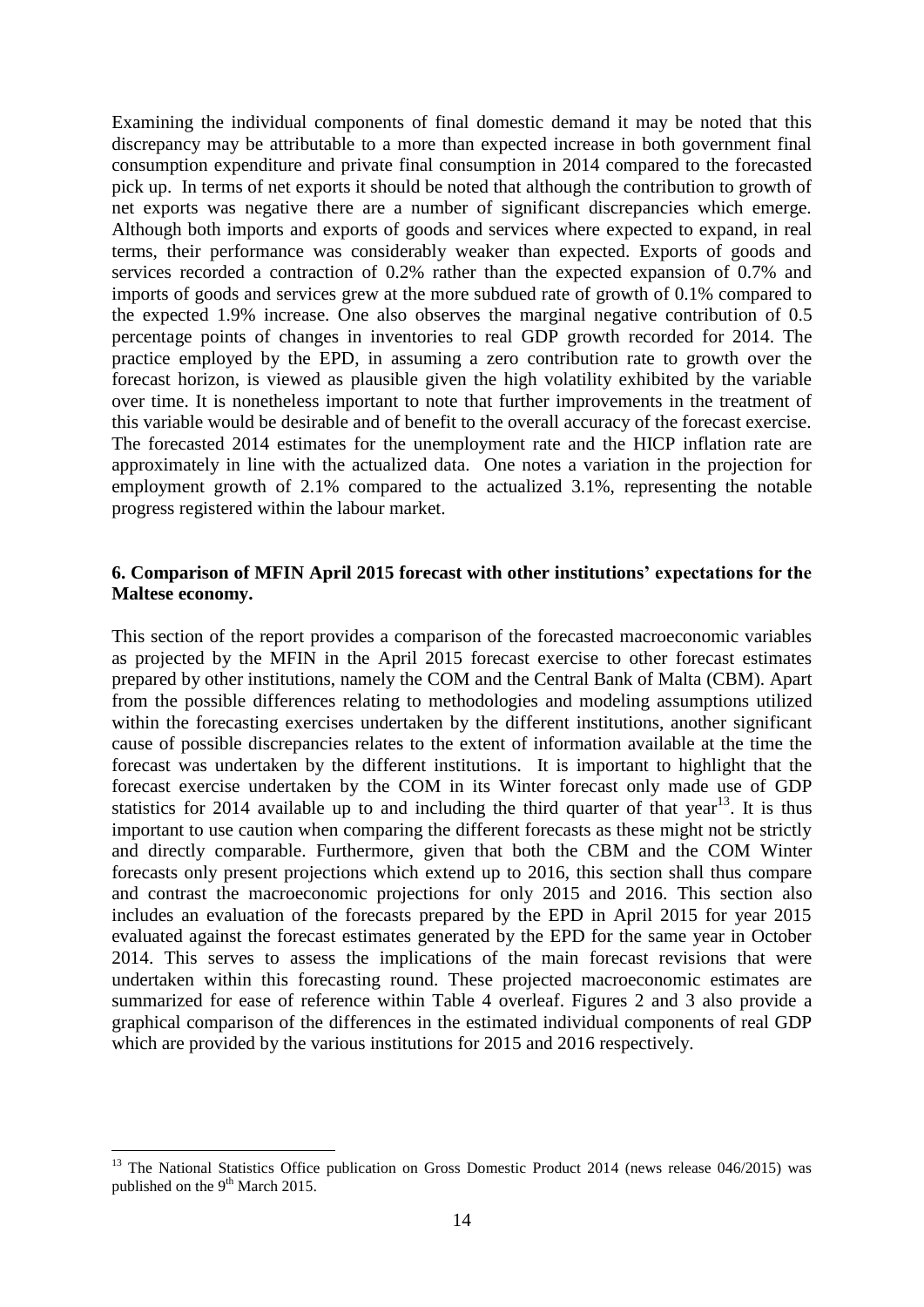| Table 4: Comparison of macroeconomic projections. <sup>14</sup> |  |
|-----------------------------------------------------------------|--|

|                                                          | 2015                              |                           |                          |            | 2016                      |                          |            |
|----------------------------------------------------------|-----------------------------------|---------------------------|--------------------------|------------|---------------------------|--------------------------|------------|
| At chain linked volumes by year<br>(reference year 2010) | <b>MFIN</b><br><b>OCT</b><br>2014 | <b>MFIN</b><br><b>APR</b> | <b>COM</b><br><b>WIN</b> | <b>CBM</b> | <b>MFIN</b><br><b>APR</b> | <b>COM</b><br><b>WIN</b> | <b>CBM</b> |
| Private final consumption expenditure                    | 2.1                               | 3.4                       | 2.3                      | 3.2        | 2.7                       | 2.4                      | 3.0        |
| General government final consumption<br>expenditure      | 2.5                               | 0.6                       | 1.2                      | 0.9        | 1.2                       | 4.9                      | 3.6        |
| Gross fixed capital formation                            | 4.8                               | 23.6                      | 8.0                      | 8.5        | 13.1                      | 0.0                      | 3.9        |
| Exports of goods and services                            | 5.9                               | 2.8                       | 4.7                      | 2.9        | 2.4                       | 5.2                      | 3.3        |
| Imports of goods and services                            | 5.5                               | 5.0                       | 4.7                      | 3.2        | 3.5                       | 5.0                      | 3.7        |
| <b>Real GDP</b>                                          | 3.5                               | 3.4                       | 3.3                      | 3.4        | 3.1                       | 2.9                      | 2.8        |
| Contributions to real growth (percentage                 |                                   |                           |                          |            |                           |                          |            |
| $\frac{\text{points}}{\text{points}}$                    |                                   |                           |                          |            |                           |                          |            |
| Final domestic demand                                    | 2.7                               | 6.3                       | 2.9                      | 3.5        | 4.6                       | 2.3                      | 3.1        |
| Inventories                                              | 0.0                               | 0.0                       | 0.1                      | 0.0        | 0.0                       | $-0.1$                   | 0.0        |
| Net exports                                              | 0.7                               | $-2.9$                    | 0.3                      | $-0.2$     | $-1.6$                    | 0.6                      | $-0.4$     |
| <b>Deflators</b>                                         |                                   |                           |                          |            |                           |                          |            |
| Private final consumption expenditure                    | 2.1                               | 0.9                       | 1.2                      | N/A        | 1.5                       | 1.9                      | N/A        |
| General government final consumption<br>expenditure      | 3.2                               | 3.2                       | N/A                      | N/A        | 3.0                       | N/A                      | N/A        |
| Gross fixed capital formation                            | $-1.2$                            | 1.9                       | N/A                      | N/A        | 1.9                       | N/A                      | N/A        |
| Exports of goods and services                            | $-1.1$                            | 2.4                       | $-1.8$                   | N/A        | 2.3                       | 1.7                      | N/A        |
| Imports of goods and services                            | $-0.8$                            | 3.1                       | $-2.2$                   | N/A        | 2.1                       | 1.6                      | N/A        |
| <b>GDP</b> Deflator                                      | 1.2                               | 1.3                       | 1.5                      | N/A        | 2.1                       | 1.7                      | N/A        |
| <b>Inflation rate</b>                                    |                                   |                           |                          |            |                           |                          |            |
| Overall HICP                                             | 1.5                               | 1.0                       | 1.0                      | 1.2        | 1.8                       | 1.9                      | 1.9        |
| <b>Labour market</b>                                     |                                   |                           |                          |            |                           |                          |            |
| Employment growth <sup>16</sup>                          | 1.9                               | 2.0                       | 2.0                      | 2.1        | 1.8                       | 1.9                      | 1.8        |
| <b>Unemployment Rate</b>                                 | 5.9                               | 5.8                       | 5.9                      | 5.8        | 5.7                       | 5.9                      | 5.9        |
| Compensation per employee <sup>17</sup>                  | N/A                               | 3.1                       | 1.8                      | 1.5        | 3.7                       | 2.2                      | 2.4        |
| Unit Labour Cost <sup>18</sup>                           | N/A                               | 1.2                       | 0.5                      | 0.3        | 2.2                       | 1.2                      | 1.4        |
| <b>External balance</b>                                  |                                   |                           |                          |            |                           |                          |            |
| External Goods & Services<br>Balance (% of GDP)          | 5.3                               | 2.3                       | 5.5                      | 6.0        | 0.8                       | 5.5                      | 5.8        |

*Sources: Ministry for Finance, Central Bank of Malta, European Commission*

1

 $14$  Forecast estimates represent growth rates unless stated otherwise.

<sup>&</sup>lt;sup>15</sup> Chain-linking by volumes gives rise to the contributions of GDP not adding up to the aggregate real GDP series

<sup>&</sup>lt;sup>16</sup> Figures for employment growth may not be directly comparable between the various forecast estimates of the various institutions. MFIN makes use of the LFS definition of total employment, based on the resident population concept, whilst on the other hand CBM and COM adopt the Eurostat national accounts definition.

 $17$ <sup>17</sup> The estimate for the percentage change in Compensation per Employee is based upon the National Accounts definition of total employment.

<sup>&</sup>lt;sup>18</sup> The estimate for the percentage change in Unit Labour Cost (ULC) is based upon the National Accounts definition of total employment.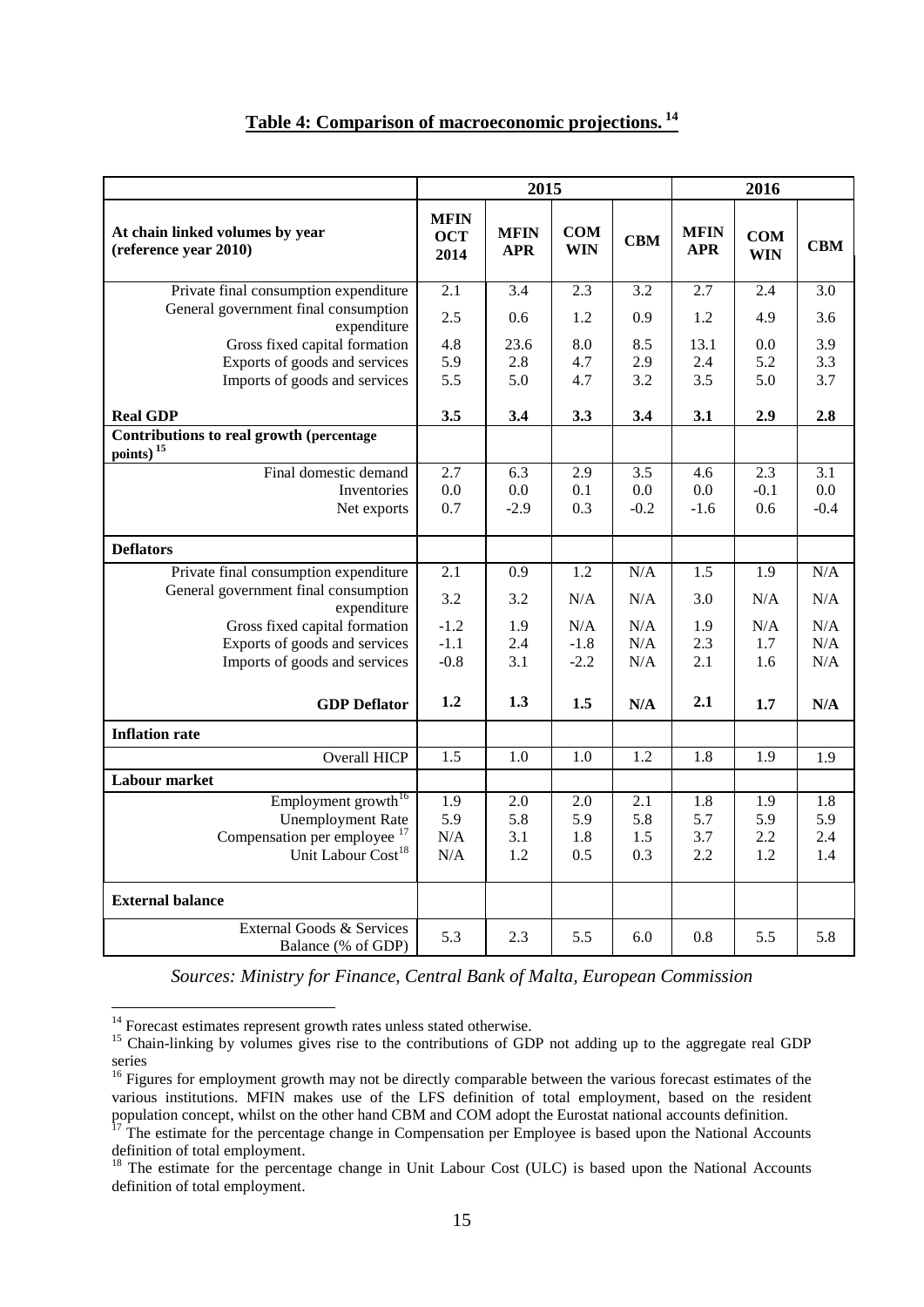

*Sources: Ministry for Finance, Central Bank of Malta, European Commission*



*Sources: Ministry for Finance, Central Bank of Malta, European Commission*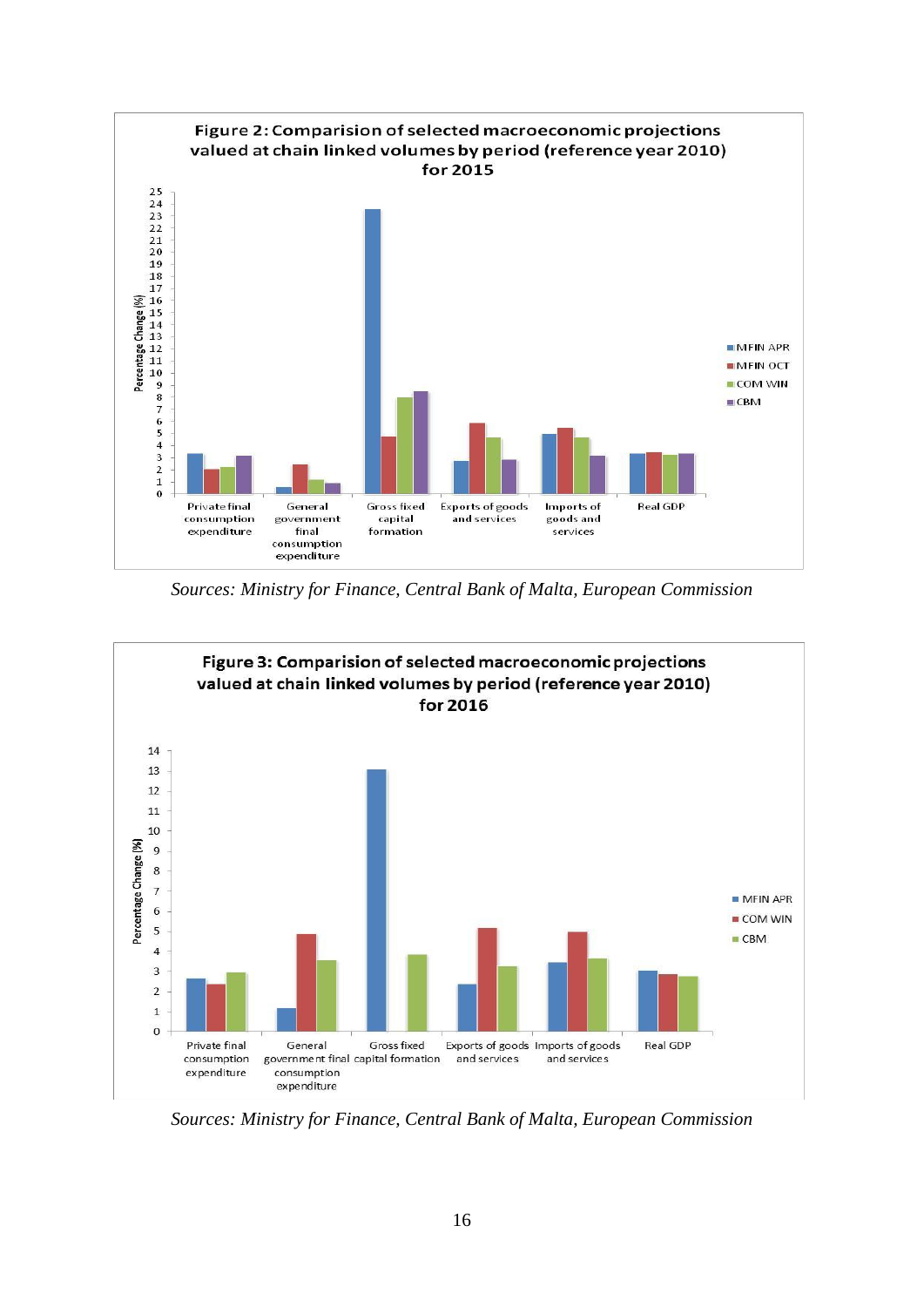#### **6.1 A comparison of the macroeconomic projections in the SP (April 2015) with those generated by the European Commission in its Winter Forecast (February 2015).**

The COM published its official Winter 2015 forecasts on the  $5<sup>th</sup>$  of February 2015. The latest data related to the GDP aggregates published by the NSO carries a publication date of  $9<sup>th</sup>$ March 2015. In this regard one notes that the forecasts being presented by the COM start from year 2014 in comparison to the forecasts presented by MFIN in the previous section of this report which start from year 2015. Furthermore, the forecast presented by the COM covers the period up to and including 2016, whilst the forecasts presented by MFIN extend up to 2018. The COM forecasts presented back in February 2015 project an increase in real GDP for 2014 at 3.3%. The actual data for 2014 published in March by the NSO sets real GDP growth in Malta at 3.5%. Real GDP is projected in the COM Winter 2015 forecast to grow at a further rate of 3.3% in 2015 and at a relatively slower rate of 2.9% in 2016.

As can be seen in Table 4, the real GDP growth forecasts presented by the COM project a moderately lower rate of growth for years 2015 and 2016 when compared to the projected rates expected for the Maltese economy by the MFIN in this April 2015 forecast. Both institutions expect the growth rates for 2016 to be positive but slightly lower compared to the growth rate for 2015. One though notes differences in the main contributors to growth as forecasted by both institutions. The COM expects a positive contribution to real GDP growth from both the domestic and the external sector of the economy in 2015 and 2016. The main contribution to GDP growth is expected to be the domestic component. This is in contrast to the forecast of MFIN which expects real GDP growth to be underpinned solely by the positive contribution of the domestic demand component. MFIN in fact projects a negative contribution from the external sector towards GDP growth. The divergence in contribution rates to GDP has to be evaluated in terms of differences in forecast expectations between the two institutions for a number of particular GDP components. This could be partly attributed to the fact that the forecasts prepared by MFIN include information from published and other ad-hoc sources which were not available to the COM prior to February 2015.

The domestic demand component contribution to GDP growth in 2015 forecasted by the COM (2.9 percentage points) is primarily driven by the expected growth rates for private consumption expenditure and gross fixed capital formation. One notes a clear difference in magnitude between the expected growth rates for these particular two components between the forecasts presented by the COM and the most recent MFIN forecasts. The contribution of the domestic demand component contribution to GDP is forecasted by the MFIN to be as high as 6 percentage points. Underpinning this estimate is the MFIN's assumed significant increase in gross fixed capital formation which is based on the latest information available to date for this forecasting round. Both institutions expect a significant contribution to GDP growth from the domestic component also in 2016, with relatively higher contribution rates forecasted by the MFIN. As expected, the developments within the domestic demand components expected for 2015 have an impact on the projected net exports contribution to GDP growth.

The COM is forecasting a marginal positive net exports contribution (0.3 percentage points) to real GDP growth. This is based on practically similar growth rates for real exports and imports of goods and services. The relatively large increases expected for both private consumption expenditure and gross fixed capital formation in 2015 by MFIN lead to a significantly higher forecast for the imports of goods and services component in comparison to the exports of goods and services component. In addition, following the developments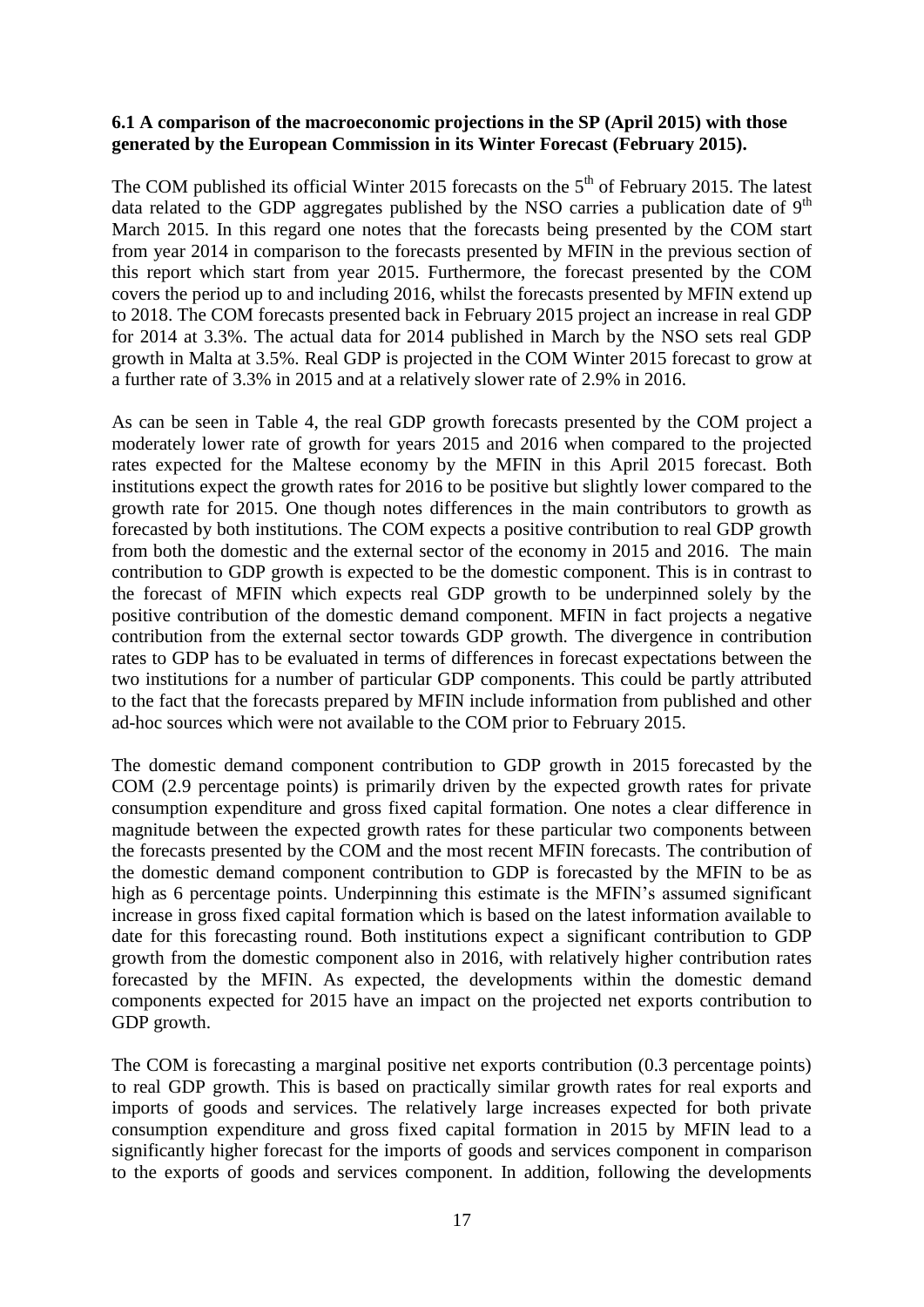within a number of export oriented sectors over the latest months the MFIN has lowered the export sector's growth expectations for 2015. The divergences between the export and import components are expected to remain during 2016 in the MFIN forecasts whereas the COM is projecting that exports in real terms will grow at a higher pace in relation to imports of goods and services.

A very similar trajectory is being forecasted by both institutions in terms of price developments over 2015 and 2016. Both institutions expect the HICP rate to increase to 1.0% in 2015 and increase by close to the 2% mark in 2016. Similar growth rates are also being expected within the labour market with employment growth rates around the 2% mark for 2015 and 2016 and unemployment rates below the 6.0% mark during the same time horizon. The expected trajectory for unit labour costs, with lower rates of growth for 2015 compared to 2014 and slightly higher rates for 2016 compared to 2015, are also similar for both institutions. Such rates, however, are not strictly comparable given the differences in the respective methodologies applied for the derivation of this estimate.

#### **6.2 A comparison of the macroeconomic projections in the SP (April 2015) with those generated by the Central Bank of Malta in its Annual Report for 2014 (published April 2015).**

This section compares the projected GDP growth rates for the years 2015 and 2016 as published by the MFIN and the CBM. Both forecasts carry a cut-off date for the inclusion of data and information of the  $18<sup>th</sup>$  March 2015. Data referred to in this section can be reviewed in Table 4 and in Figure 2 and Figure 3 which compare the projections for the two institutions. The CBM's latest macroeconomic forecasts, like the forecasts of the MFIN, expect that the Maltese economy will continue to grow in real terms at a strong pace in 2015 following the expansion registered for 2014. Both institutions expect real GDP to increase by 3.4% in 2015. The CBM forecast then projects a slight reduction in the expected growth for 2016, reaching 2.8% compared to the projected increase of 3.1% of the MFIN.

For both institutions and for both years of forecasts, the main driver of GDP growth is the domestic demand component although the magnitude of the contribution from the individual components of domestic demand differ between institutions for both years. The CBM projects a significantly more moderate rate of expansion for gross fixed capital formation expenditure over the 2015 and 2016 years when compared to the forecasts presented by MFIN. Both institutions also expect a relatively strong impetus from the private final consumption expenditure component over 2015, increasing by more than 3.0% when compared to the relatively high rate of 3.4% registered for 2014. In 2016, this component of aggregate demand is expected to remain strong and thus continue to contribute significantly to GDP growth, albeit at a slightly lower rate. Furthermore, one notes that the CBM estimate for government final consumption expenditure in both 2015 and 2016 are above those being projected by MFIN. The divergence in the expected growth rates is particularly pronounced for 2016, with the CBM expecting an increase of 3.6% compared to one of 1.2% by MFIN. These differences in the projected composition of final domestic demand also impinge on the expected developments in the overall net export sector contribution to GDP growth. Both institutions expect a negative contribution from this component to GDP growth but the magnitude of such a contribution is more negative in the MFIN forecast given the higher projected increases in private final consumption expenditure and gross fixed capital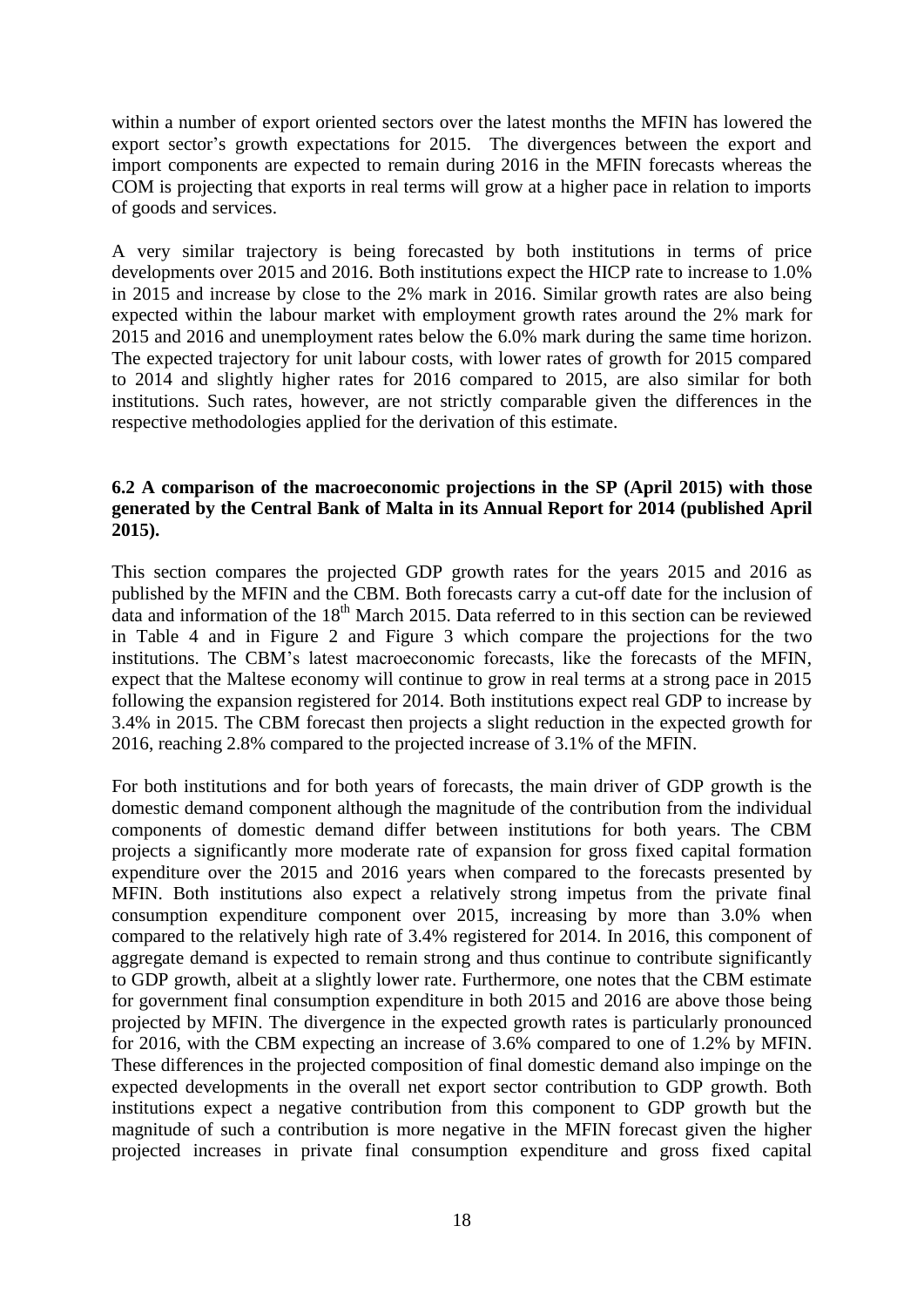formation. Furthermore, the assumptions on the import content for the expected domestic demand activity seem to differ between the two forecasting entities.

Developments in the exports of goods and services components over 2015 are expected to be similar for both institutions, reaching close to 3.0% growth. The expected growth rates for 2016 slightly differ though, with the CBM forecast assuming a growth rate in exports of goods and services of 3.3% for 2016 based on the expected improvements within the services component on top of the additional improved foreign demand conditions.

Assessing the developments in the inflation rate for both institutions, one notes that both expect a slight acceleration in the rate for 2015 and 2016 in comparison to 2014. These projections are based on a very similar set of common technical assumptions for oil price developments and euro exchange rate expectations. As to the expected developments in the labour market, one notes a very similar trajectory for employment growth and unemployment rates for both institutions. Care should be taken in the comparison of the employment growth figures as different definitions<sup>19</sup> are used by the institutions when defining the employment variable.

#### **6.3 A comparison of the macroeconomic projections in the SP (April 2015) with those generated by the MFIN in their October 2014 forecast.**

This section of the report provides a comparative assessment of the forecasted macroeconomic variables for 2015 estimated by the MFIN within the April 2015 forecast exercise evaluated against the forecast estimates for the same year generated within their October 2014 forecast<sup>20</sup>. This evaluation aims to highlight and describe the main forecast revisions which were undertaken since October 2014. Table 4 includes all the data referred to in this section.

One notes that although the overall rate of real GDP growth has remained relatively equal between the two forecast exercises, there have been a number of significant revisions to several of the expenditure components. These revisions have implicitly impacted the relative contribution to growth of both the final domestic demand and net exports components. Final domestic demand is now expected to be the sole driver of economic growth whilst the relative contribution of net exports has changed from a positive 0.7 percentage points to a negative 2.9 percentage points. The revised estimates for 2015 as provided in the SP 2015- 2018 portray a contribution to GDP growth from the domestic demand component which is more than twice what was being anticipated back in the October 2014 forecast. This revised forecast position is underpinned primarily by the anticipation of considerable developments within the gross fixed capital formation component which are to be supported by a number of large one-off private and public investment projects and by a stronger expected growth in private consumption expenditure. To note is also the downward revision undertaken with respect to government final consumption expenditure over 2015 which reflects the latest information pertaining to the implementation of the Government's fiscal consolidation efforts.

1

<sup>&</sup>lt;sup>19</sup> Whereas MFIN utilizes the LFS definition of total employment based on the resident population concept, both the CBM and COM follow the Eurostat national accounts definition.

<sup>&</sup>lt;sup>20</sup> It should be noted that the MFIN October 2014 forecast had a cut-off date of  $15<sup>th</sup>$  of September 2014.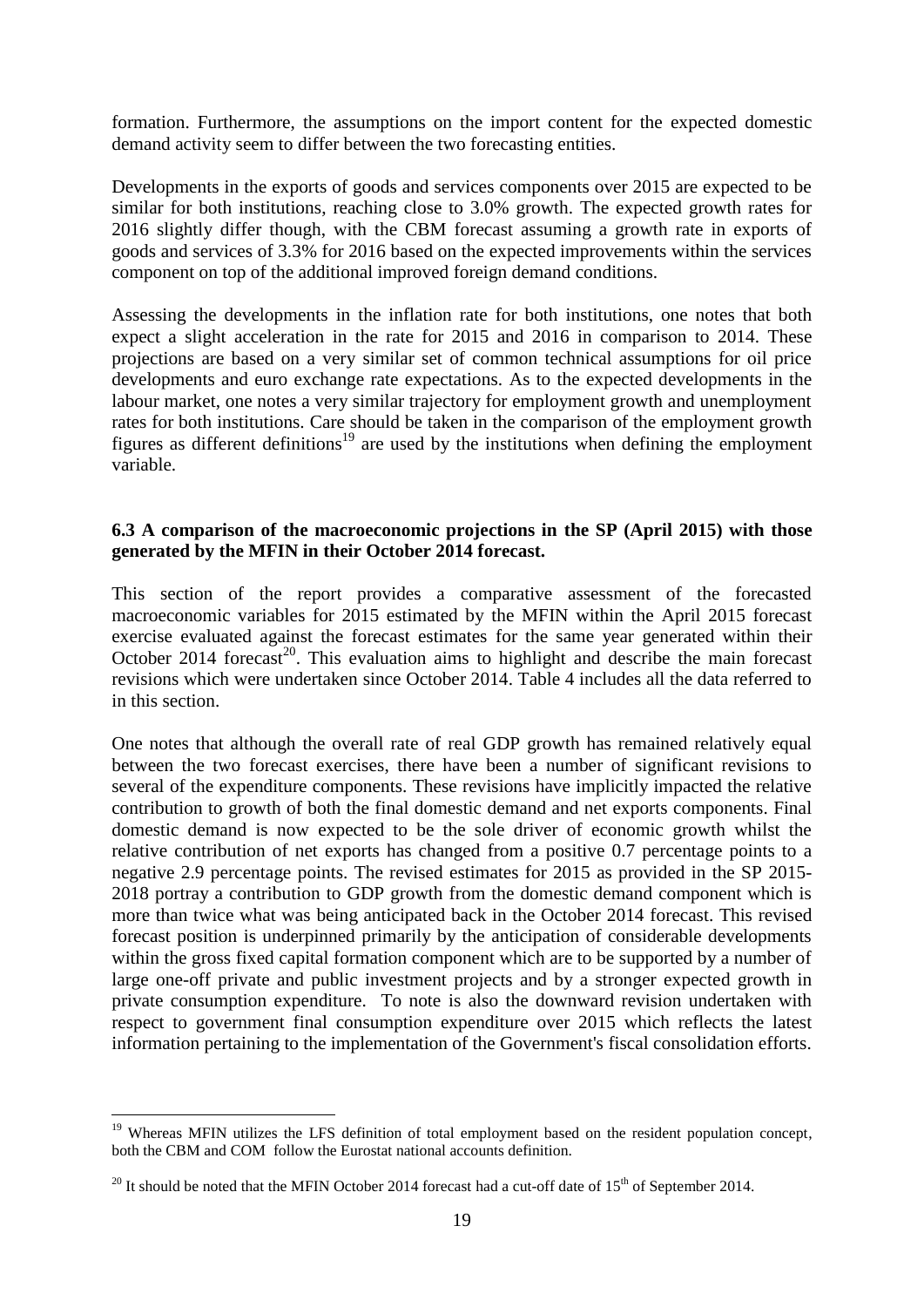The contribution of net exports to GDP growth over 2015 within the SP (April 2015) is thus now expected to turn negative partly due to an anticipated lower growth relating to the exports of goods and services. Although both imports and exports are assumed to grow at a slower pace (in real terms), the decline in the growth of exports is of a higher magnitude thus resulting in a higher negative contribution of net exports to real GDP growth. This more subdued growth in exports of goods and services is partially supported by a slower than anticipated pick-up of exports within a number of manufacturing and service sectors. One further notes that the expected growth in imports of goods and services depends significantly on the import content weight attached to the projected developments in gross fixed capital formation and private final consumption expenditure.

Furthermore, it should be highlighted that considerable revisions have been carried out within nearly all the deflators of the various expenditure components. The deflators for gross fixed capital formation, exports and imports of goods and services within the October 2014 forecast exercise were all anticipated to decline over 2015. The revised estimates portray a considerably different scenario in which all three deflators are now expected to increase. Of particular significance is the change in the deflator for imports of goods and services, which is now anticipated to increase by 3.1%. The upward revision in the deflator for imports of goods and services is a contributing risk factor in the forecast estimates. It should be pointed out that although the deflators of the individual expenditure components have been revised significantly, the overall change in the GDP deflator is assumed at 1.3%, which is very similar to that projected in October 2014. Whilst recognizing the difficulty in accurately forecasting deflators, it is the MFAC's opinion that more effort should be made to ensure a better quality and reliability of these estimates in light of the considerable impact they can have within the context of analyzing the performance of the economy in real terms.

The figures for 2015 presented within the SP (April 2015) indicate the expectation of inflationary pressures which are to be more subdued and fall by 0.5 percentage points, compared to the October 2014 forecast. A factor which supports this revision is the change in the assumed oil price for 2015 between the two forecast exercises. Within the October 2014 forecast the assumed oil price for 2015 is nearly double that of the assumed oil price utilized within the SP (April 2015). One also records no significant divergences relating to the outlook on labour market developments for 2015 in relation to employment growth and the unemployment rate.

#### **7. Conclusion.**

This assessment recognizes that the headline GDP figures (both in nominal and real terms) as forecasted by the MFIN may indeed be achievable for the forecast years under consideration. One notes the similarity in the overall forecasted real GDP growth figures for 2015 by each of the institutions under consideration. For 2016, MFIN is projecting a more positive outlook when compared to the forecasted rates expected by both the COM and CBM. The attainment of the GDP growth rates forecasted by MFIN is highly dependent on the expected contribution of the gross fixed capital formation and private final consumption expenditure components over the period. Of importance to the current short term forecasts for 2015 and 2016 are the projected negative contribution rates from the net exports sector. The developments within this component are also very much dependent on the projected rates for private final consumption expenditure and overall investment together with the assumed relative import content linkages for each of these components. There is therefore a certain